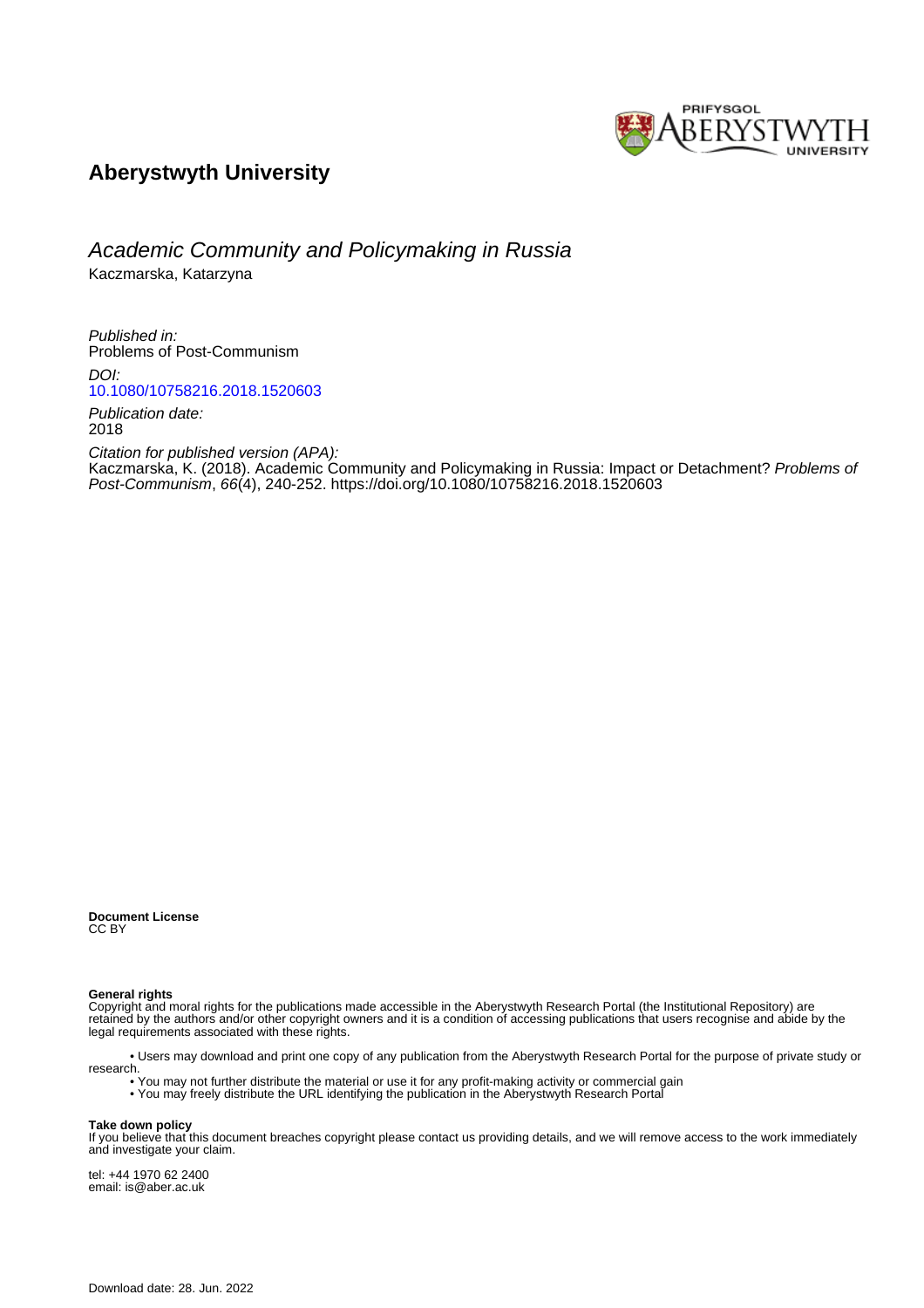



**Problems of Post-Communism**

**ISSN: 1075-8216 (Print) 1557-783X (Online) Journal homepage: <https://www.tandfonline.com/loi/mppc20>**

# **Academic Community and Policymaking in Russia**

### **Katarzyna Kaczmarska**

**To cite this article:** Katarzyna Kaczmarska (2019) Academic Community and Policymaking in Russia, Problems of Post-Communism, 66:4, 240-252, DOI: [10.1080/10758216.2018.1520603](https://www.tandfonline.com/action/showCitFormats?doi=10.1080/10758216.2018.1520603)

**To link to this article:** <https://doi.org/10.1080/10758216.2018.1520603>

3

Copyright © 2018 The Author. Published with license by Taylor & Francis Group, LLC



Published online: 05 Nov 2018.



 $\overrightarrow{S}$  [Submit your article to this journal](https://www.tandfonline.com/action/authorSubmission?journalCode=mppc20&show=instructions)  $\overrightarrow{S}$ 





View related articles



[View Crossmark data](http://crossmark.crossref.org/dialog/?doi=10.1080/10758216.2018.1520603&domain=pdf&date_stamp=2018-11-05)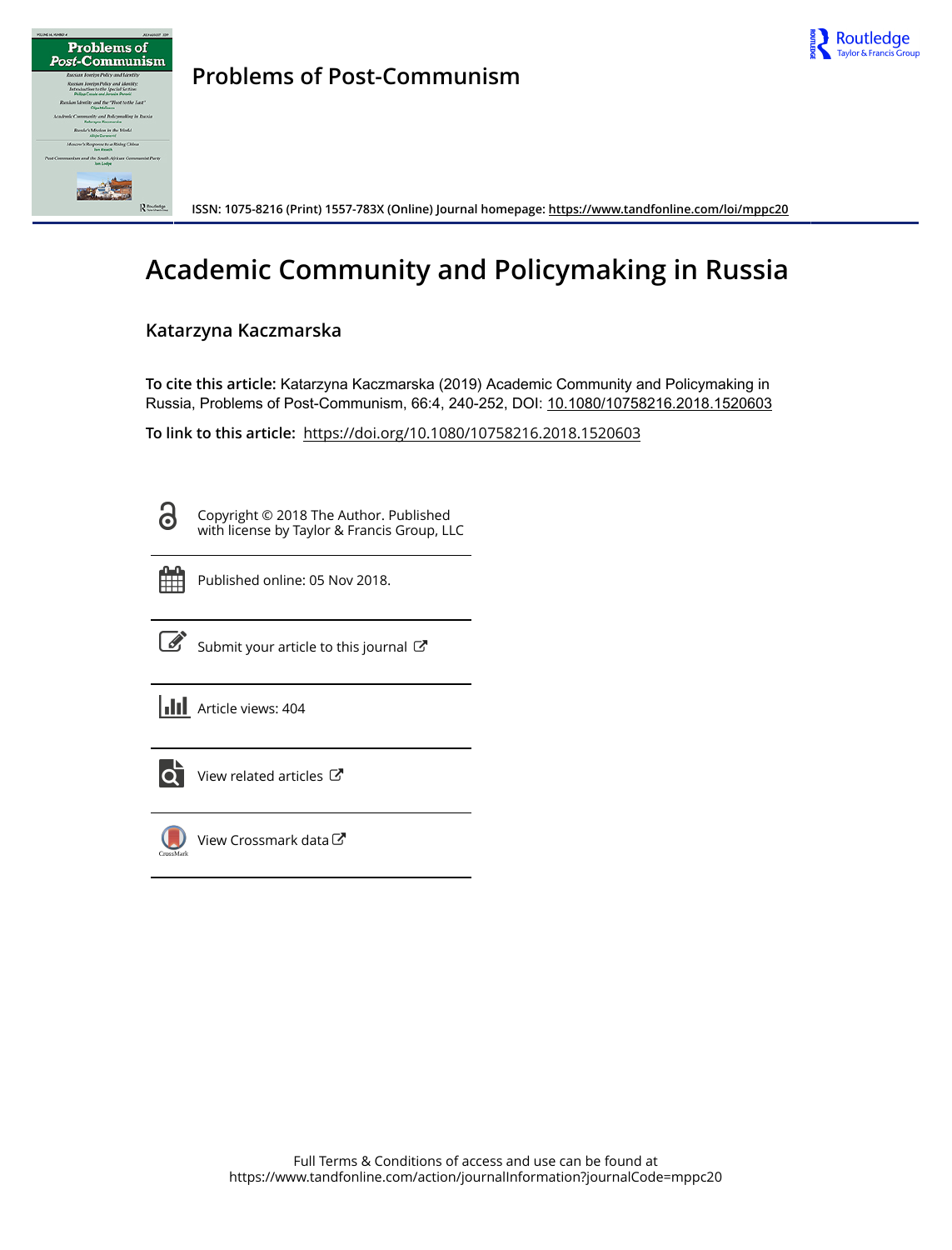

Check for updates

## <span id="page-2-0"></span>Academic Community and Policymaking in Russia Impact or Detachment?

Katarzyna Kaczmarsk[a](http://orcid.org/0000-0003-4208-5869)

Department of International Politics, Aberystwyth University, Aberystwyth, Wales, UK

This paper is concerned with the role of International Relations (IR) expertise and the academia–policy nexus in contemporary Russia. Drawing on interviews with Russia-based scholars, it posits that while there exist formal channels of knowledge diffusion between academia and the state, there is no clear-cut relationship between knowledge produced in academia and the uses of this knowledge by the state. Scholars' attitudes towards policy impact, while generally skeptical, span a broad spectrum. Some are convinced that achieving impact is impossible, some declare unwillingness to interact with the policymaking world, while others find providing expert advice difficult but possible under certain conditions.

#### INTRODUCTION

English-language political science has developed a wide range of theories conceptualizing the relationship between academic knowledge and policymaking.<sup>[1](#page-11-0)</sup> In the discipline of International Relations (IR), Christian Bueger ([2014](#page-12-0)), Bentley Allan [\(2017](#page-12-0)), Lorenzo Zambernardi ([2016](#page-14-0)), and Beate Jahn ([2017](#page-13-0)) provide a comprehensive recapitulation of the main arguments driving the debate about the knowledge– policy nexus. One of its features is the recent emergence of "impact" and "political relevance" as concepts animating research. The formalization of the impact agenda among the assessment criteria of scholarly work (Bastow, Dunleavy, and Tinkler [2013](#page-12-0); Ní Mhurchú et al. [2016](#page-13-0); Smith, Ward, and House [2011\)](#page-14-0) increasingly normalizes the thinking about societal impact as an element of scholarly practice in the discipline of IR. Academics are asked to describe the impact of their work, for instance, as part of the British Research Evaluation Framework, and when applying for major EU-level funding or International Studies Association (ISA) grants.<sup>2</sup>

Advocates of tighter links between academia and the policymaking world (e.g., Bertucci and Lowenthal [2014](#page-13-0); Biersteker [2014](#page-12-0); Lowenthal and Bertucci [2014](#page-12-0)) point to the benefits of bridging the gap between scholars and policymakers, and discuss opportunities for fruitful collaboration and mutually enriching exchange in specific policy areas (Bertucci and Lowenthal [2014](#page-13-0)). The literature considers interactions between scholars and policymakers in international affairs as potentially productive, even if not always successful (Biersteker [2014](#page-12-0)). This appraisal is challenged by those who see numerous limitations to knowledge exchange between academia and the policy world. In the foreignpolicy-analysis literature such limitations have been debated at least since the early 1990s (Avey and Desch [2014](#page-12-0); Byman and Kroenig [2016](#page-12-0); George [1993](#page-13-0); Newsom [1995](#page-13-0); Walt [2005](#page-14-0)). More recently, the growing political polarization, a distorted market of ideas, and distrust in public institutions, including universities, have nourished the thesis about the eroding authority of traditional sources of foreignpolicy expertise (Drezner [2017\)](#page-13-0).

So far, policy impact and the broader theme of a knowledge–policy nexus have generated little attention in the contemporary Russian-language literature or in English-language studies dedicated to Russia. $3$  Despite unrelenting interest in Russian domestic governance and foreign policy, including a debate on the pages of this journal (Charap and Welt [2015](#page-12-0); Laruelle [2015\)](#page-13-0), there exists a clear gap in the understanding of the role of the academic community in policymaking in Russia. Inquiries into the contemporary

Address correspondence to Katarzyna Kaczmarska, Department of International Politics, Aberystwyth University, Penglais, Aberystwyth, SY23 3FE Wales, UK. E-mail: kak45@aber.ac.uk.

A color version of the figure in the article can be found online at [www.tandfonline.com/mppc](http://www.tandfonline.com/mppc)

This is an Open Access article distributed under the terms of the Creative Commons Attribution License (http://creativecommons.org/ licenses/by/4.0/), which permits unrestricted use, distribution, and reproduction in any medium, provided the original work is properly cited.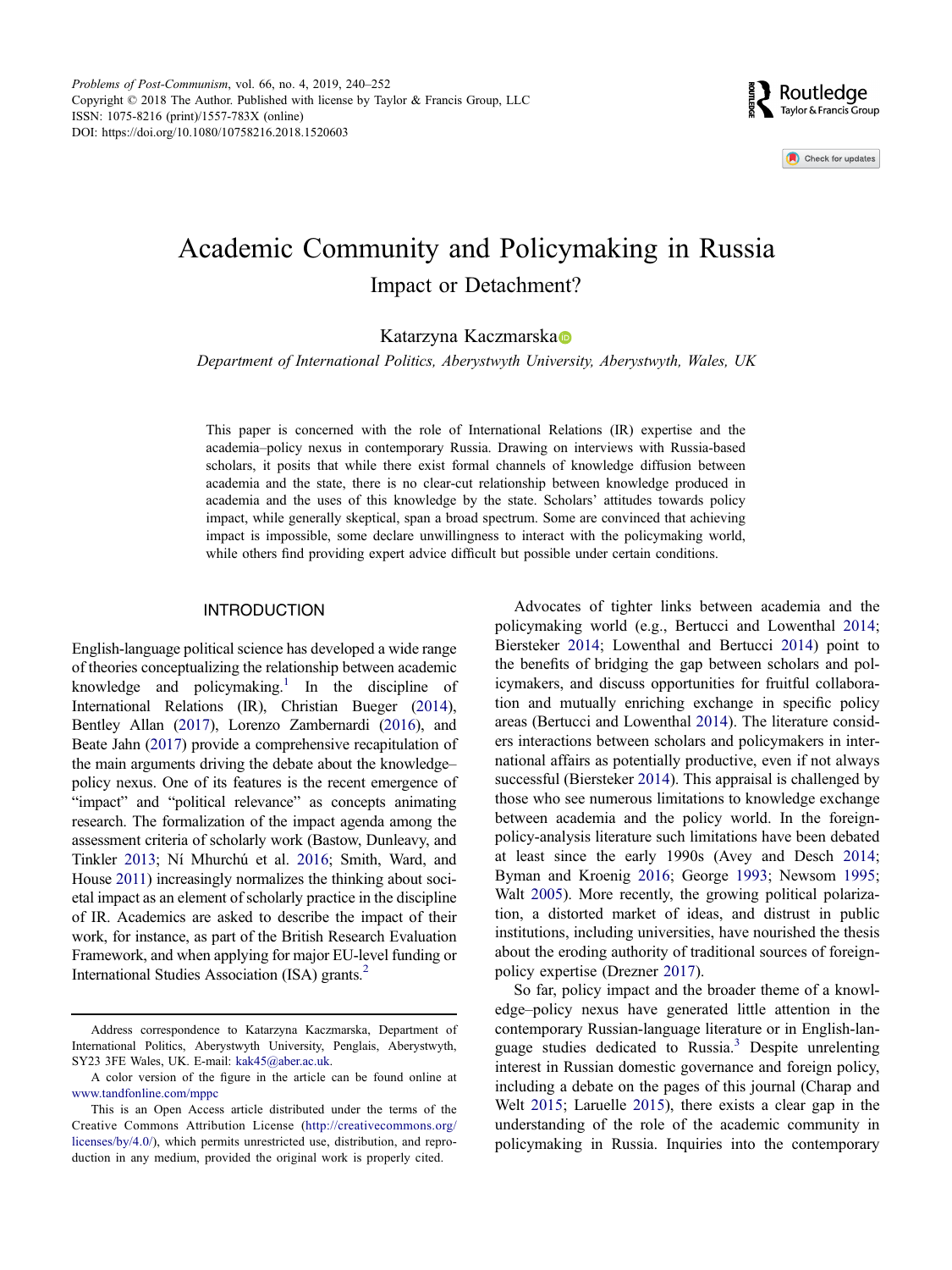<span id="page-3-0"></span>role of news media suggest that media narratives amplify the official discourse (Szostek [2017](#page-14-0)); we know less about the place and significance of academic expertise.

Russian foreign policymaking is often described as having a "shadowy side" (Baev [2018\)](#page-12-0), and while the inner workings of the Ministry of Foreign Affairs or the Presidential Administration are without doubt difficult to untangle for an outside observer, there are important inroads into the topic. The existing debate on the role of expertise in Russia's foreign policymaking focuses mainly on the thinktank environment and its institutional development (Efremenko [2017;](#page-13-0) Pallin and Oxenstierna [2017](#page-13-0)). One avenue that has not yet been sufficiently explored is scholars' own assessments of their role in the policymaking process. This approach allows us to engage with statements about the excessive centralization and isolation of foreign policymaking. An additional advantage is that analysis of the academia–policy nexus offers a window into political and social developments in contemporary Russia.<sup>4</sup>

This article analyzes scholars' own take on the question of policy impact. It explores Russian academic views concerning the limitations and possibilities of contributing to the foreignpolicy-making process as well as institutional incentives and disincentives for policy impact. On the basis of in-depth empirical research comprising forty interviews, conducted in the years 2016–2018, with scholars employed at different universities and various institutes of the Russian Academy of Sciences (RAS) in Moscow and St. Petersburg in the social sciences and humanities, I show that the relationship between the state and academic expertise is more complex than that portrayed by existing literature on Russia (Lo [2015](#page-13-0); Makarychev and Morozov [2013](#page-13-0); Omelicheva and Zubytska [2016\)](#page-13-0).<sup>5</sup>

I acknowledge that the method of semi-structured interviews has its material limitations and its results reflect most closely on the interlocutors and localities available to me at the time of carrying out this research. The method, however, has proved useful in research concerning knowledge production (Müller and de Rijcke [2017;](#page-13-0) Stevens, Miller-Idriss, and Shami [2018](#page-14-0), 3) and policy processes (Owen and Bindman [2017](#page-13-0)). I conducted the semi-structured, face-to-face interviews in either Russian or English.<sup>6</sup> The interviewees were selected by analyzing faculty members' and RAS employees' profiles available on institutional webpages and subsequently by means of a snow-ball method. About 15 percent of contacted scholars did not respond to the interview request, and some declined participation. The interview involved asking about motivation to do specific research; experience of delivering the results of research to policymakers; and individual assessment of the potential relevance and usefulness of research to foreign-policy-making communities.

Methodological debate concerning interview-based research, including interviews with experts (Bogner, Littig, and Menz [2009;](#page-12-0) Gläser and Laudel [2009\)](#page-13-0), suggests that interviewees, for various reasons, may wish to withhold information (Napier [2010\)](#page-13-0). However, a bigger pool of respondents and their varied localization (in terms of cities, institutions, and disciplines) should alleviate the fallout. In the prevalent majority of cases, my impression was that scholars sympathized with the process of collecting data and did their very best to share their experiences and assessments. The size of the interview sample allowed me to analyze interview data without resorting to specialized software. I searched for common themes and approaches. My aim was to derive classifications from interviews rather than attempt to fit data into pre-existing categories derived from literature on foreign-policy making. This choice was motivated by the fact that most of this literature comments on democratic states, while my intention was to be attuned to the specific sociopolitical context of the research–policy nexus in Russia. So as not to overlook the contribution of the existing literature, in the concluding section I offer a comparison of this article's findings with studies on foreign-policy decision-making in the United States.

The article posits that while there exist some formal channels of knowledge diffusion between academia and the Russian state, there is no clear-cut relationship between knowledge produced in academia and the uses of this knowledge by the state. Two concurrent trends can be identified in the relationship between the academic community and the policymaking world. On the one hand, authorities expect Russian universities to upgrade their position in the international rankings and to participate in the global education and publishing market. On the other hand, the academic community perceives that professional expertise in international relations is not valued by policymakers. While some scholars recognize that their expertise may influence the policymaking process to some extent, provided that they identify the right topic, time, and level of engagement, others see their role as highly curtailed.

The article develops in several steps. First, I introduce the contemporary political context that affects the production of academic expertise. I outline what I identified as the state's contradictory goals in its approach to the development of academic research and teaching. Next, I show the range of scholarly views on their potential contribution to foreign-policy making. I conclude with a reflection on the paradox of requiring universities to excel and the undervaluing of academic expertise.

#### THE STATE'S CONTRADICTORY GOALS

The approach the Russian government takes toward universities and academic research is marked by several contradictions. On the one hand, the state recurrently displays official messages of concern for the well-being of the academic community.<sup>[7](#page-11-0)</sup> State officials confirm that scholarly knowledge is valued and should be developed.<sup>[8](#page-11-0)</sup> Government-sponsored initiatives have been launched to assist universities in climbing international university rankings, in particular the Russian Academic Excellence Project "5–100." One of the project's stated aims is the "production of world-class intellectual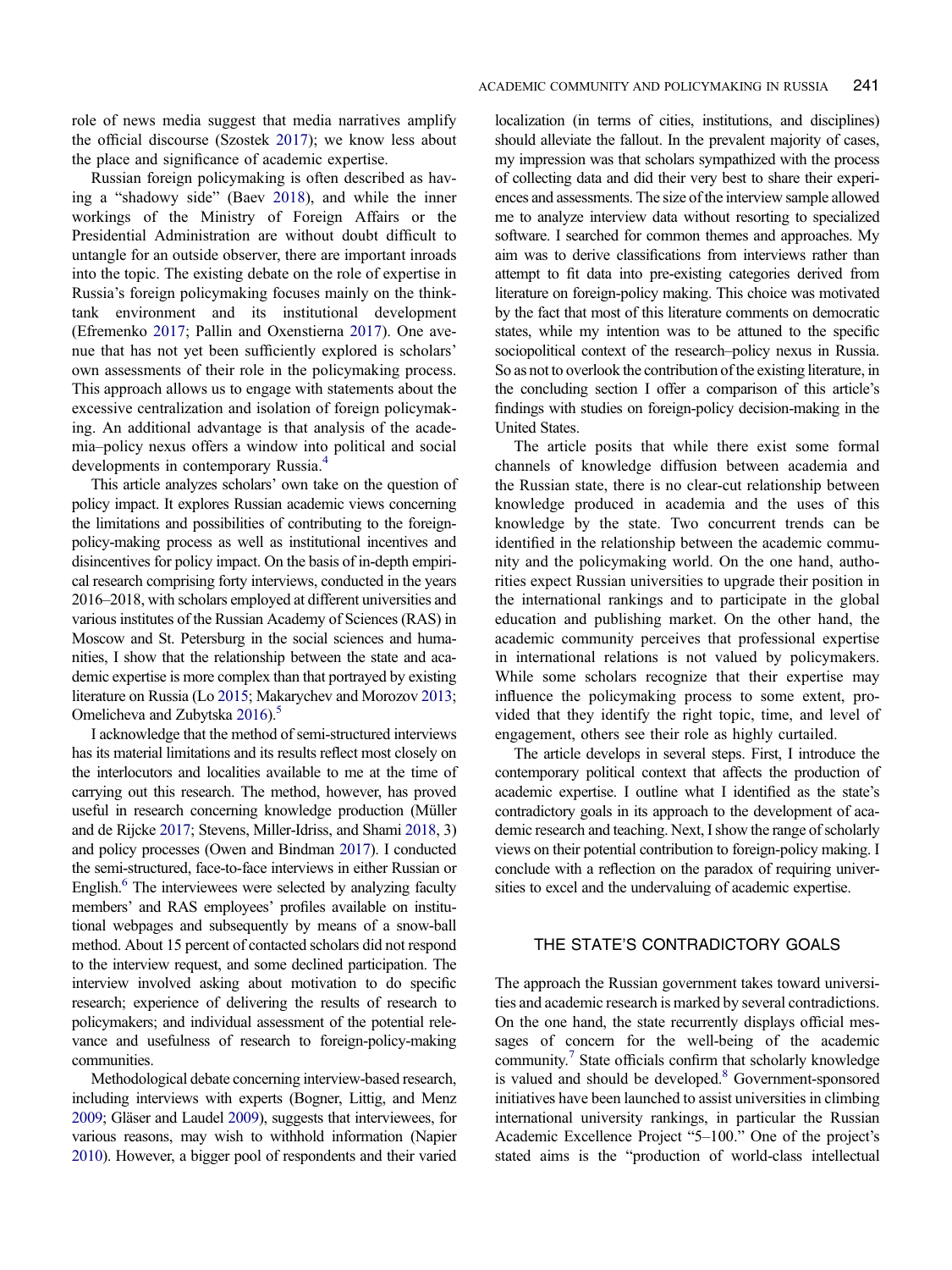<span id="page-4-0"></span>products." [9](#page-11-0) The expected result, to be achieved by 2020, is for at least five universities from the list of 21 project participants to enter the top 100 of the internationally recognized rankings: the Times Higher Education, Quacquarelli Symonds, and Academic Ranking of World Universities. The promotion of the higher-education sector has become an element of public diplomacy and a symbol of Russia's international status (Mäkinen [2016](#page-13-0)). There are also a number of channels that in theory facilitate the diffusion of knowledge between academia and the state. On the other hand, the state's indirect interference with academic research has increased over the last decade and there has been less tolerance for criticism directed at Russia's foreign policy.

Unlike China, Turkey, or Tajikistan,<sup>[10](#page-11-0)</sup> the Russian government has not openly stepped up its efforts to control research. There are no unambiguous signs of violating academic independence. However, relative freedom of the 1990s and early 2000s has been decreasing since the political turmoil of 2011–2012 and following the 2014 Russian– Ukrainian conflict (Gel'man [2015](#page-13-0)). Greater state control in contemporary Russia—which encompasses, inter alia, the tendency to limit citizens' freedoms (Lasnier [2017](#page-13-0); Tysiachniouk, Tulaeva, and Henry [2018](#page-14-0); Wilkinson [2014](#page-14-0)), stifle protest activity (Bogush [2017;](#page-12-0) Shulman [2017](#page-14-0); van der Vet [2017](#page-14-0)), and punish activists, journalists and bloggers (Roache [2017](#page-14-0)); increased interference in the world of mass media (Etkind [2015](#page-13-0)), art, and culture; $11$  tighter surveillance of private entrepreneurship (Economist [2017\)](#page-13-0); rising secrecy of national spending (Movchan [2017](#page-13-0); Tkachov [2017;](#page-14-0) Tkachov and Makarov [2017](#page-14-0))—all have impacted the broader sociopolitical setting in which academic knowledge production takes place.

In addition to this increasingly difficult context, there appeared several legislative obstacles to research. For instance, the 2012 Law on Foreign Agents had the effect of undermining the authority of several research organizations, such as the Levada Center and the Center for Independent Social Research. In addition, the law introduced uncertainty and insecurity by defining actions aimed at influencing the government or public opinion as "political activity," a concept that is left deliberately vague.<sup>[12](#page-11-0)</sup> While universities have not been targeted by this law, such framing has the effect of discouraging impact-oriented research.

Apart from implicit obstacles, there have been several instances when different state actors interfered directly with academic activities. For instance, in 2016, the European University at St. Petersburg (EUSP) lost its license to conduct educational activities and in 2018 state accreditation was withdrawn for the Moscow School of Social and Economic Sciences (Shaninka). While the EUSP regained its license in July 2018, it remains without state accreditation. The reasons behind both universities' problems are unclear. In addition to the culture of distrust and bureaucratic oversight, the independent thinking and critical research pursued at these institutions may have contributed to their being subjected to pressure. The EUSP has been described by scholars as an "exemplary victim" (R27) and as an instance of systematic discrimination against private research universities by the Russian state (Guba and Zavadskaia [2017](#page-13-0)).

The state has not only confronted institutions, but also individual scholars. These cases have been ascribed to scholars' political non-conformity or critical attitude toward Russia's authorities or Russia's foreign policy. Sergei Guriev, rector of the Moscow New Economic School, who helped write a report criticizing the prosecution of Mikhail Khodorkovsky, left Russia for an academic career in France in 2013. The following year, Andrei Zubov, philosophy professor at the Moscow State Institute of International Relations (MGIMO University), was dismissed after comparing Russia's annexation of Crimea to Nazi Germany's Anschluss of Austria in  $1938$ <sup>[13](#page-11-0)</sup> Even if these cases are infrequent and there has been no coordinated effort to undermine academic freedom, the signals sent by various state institutions may be interpreted by scholars as a warning that critical engagement with the policymaking process is not welcomed.

In liberal democracies, the dissemination of research results to non-academic audiences is considered an important element of generating impact. In contemporary Russia, this process, too, is hampered. Institutions loyal to the state, such as state television channels, have been interfering with communicating research to the broader public.<sup>[14](#page-11-0)</sup>

In the realm of the social sciences and humanities, the disciplines in which scholars have most potential for informing foreign policy, the state's absence creates an additional disincentive for policy engagement. One example is the Presidential Award for Young Scholars in the Field of Science and Innovations. Established in 2008, it is meant to recognize outstanding scholarly work. However, since its inception, only two scholars have received it for work in the humanities and social sciences. In 2018, Andrei Fursenko, presidential advisor, noted that it was difficult to find "valuable work" in the humanities, a comment that testifies to a very limited, yet judgmental and excessively critical engagement of bureaucrats with academic production.<sup>[15](#page-11-0)</sup>

In the realm of the so-called "mega grants" the Russian government awards for research projects, which last up to three years with a budget of up to 90 million rubles (US\$1.5 million), the situation is only slightly better. In 2017, out of 35 mega-grants, only two were awarded in the humanities and social sciences.<sup>[16](#page-11-0)</sup> In addition, the community of social science researchers was disappointed by the decision taken in 2016 to merge the fund for sponsoring research in social sciences and humanities, the Russian Humanist Scientific Fund (Rossiiskii gumanitarnyi nauchnyi fond, RGNF) with the Russian Fund for Basic Research (Rossiiskii fond fundamental'nykh issledovanii, RFFI).

Institutional arrangements and career advancement rules in Russian academia are not designed to mobilize scholars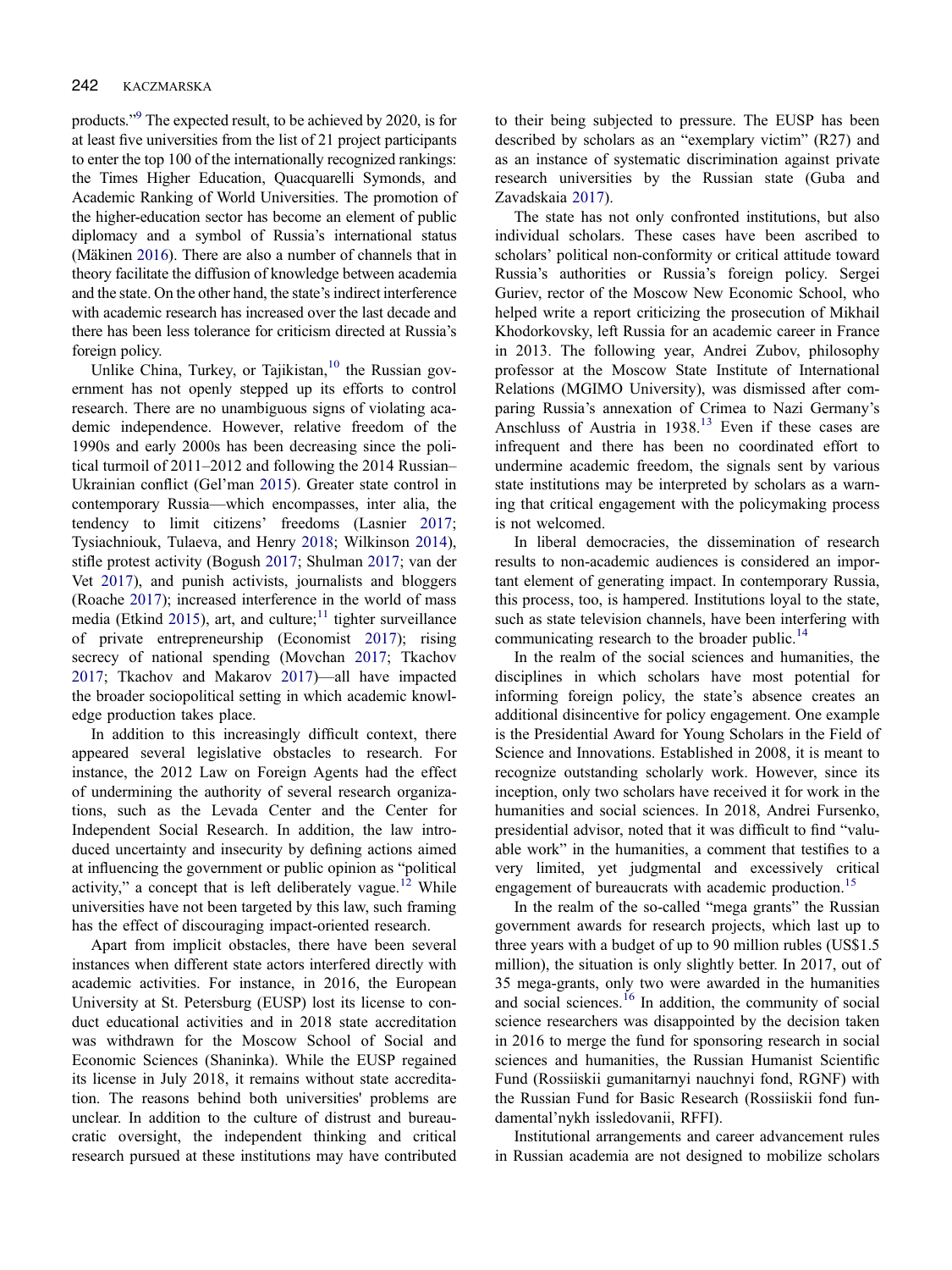<span id="page-5-0"></span>to do policy-relevant research or to seek dissemination of their research results beyond academia, as the following excerpts from interviews show:

In our grant system, there is no such expectation for research to have policy impact. The main goal is to gain knowledge, provide theoretical input. Knowledge should be practical, but not political. (R28)

One significant obstacle for research to reach policy-makers is the lack or unpopularity of a policy paper format. The second factor is the lack of motivation structure for academics to be policy-relevant or to work with impact. (R5)

The first statement shows there is weariness with regard to research and/or its dissemination that may be interpreted as having a political agenda. The second points mainly to institutional obstacles, in particular the lack of an adequate reward system (compare Forrat [2016](#page-13-0)).

#### THE INSTITUTIONAL FRAMEWORK FOR **COOPERATION**

Factors that discourage scholars from active participation in the public debate and from engagement with the foreignpolicy-making process appear to stand in stark contrast to the relatively rich institutional setting for knowledge exchange between expert community and the government.

The opening of the political system after the dissolution of the Soviet Union made it possible to establish a number of IR research and teaching centers beyond the capital. In the Soviet period, Russian IR was limited to a handful of centers in Moscow, including the Moscow State Institute of International Relations (MGIMO), and the Russian Academy of Sciences' Institute of World Economy and International Relations (IMEMO), Institute of the US and Canada (ISKAN), and Institute of Europe (Lebedeva [2013](#page-13-0)). These centers, even if few in number, employed quite a substantial number of researchers. In 1987, IMEMO employed 600 scholars, and ISKAN around 150 scholars (Schneider [1987\)](#page-14-0). How influential these centers were, when it comes to foreign policy, is still subject to debates. Some argue that IMEMO played an instrumental role in designing the ideational background and concrete policy options for perestroika (Checkel [1997\)](#page-12-0).<sup>[17](#page-11-0)</sup>

Contemporary legal ramifications of the foreign-policymaking process are not conducive to the participation of non-state actors in agenda-setting or policymaking processes. Article 86 of the Russian constitution makes the president, rather than the government or prime minister, responsible for Russia's foreign and security policy. By extension, the presidential administration is at least as important as the Ministry of Foreign Affairs in foreignpolicy planning and implementation.

The framework of the Open Government program inaugurated by the then-president Dmitry Medvedev in early 2012 allowed for the creation of the Expert Council affiliated with the government (Ekspertnyi sovet pri pravitelstve) and public councils linked to specific ministries (Obshchestvennye sovety). This reform laid the institutional foundation for knowledge exchange involving scholars, non-academic experts, and state officials. While the Expert Council affiliated with the government provides advice on such areas as economic and social policy, the domain of foreign and security policy is outside of its competences.<sup>[18](#page-12-0)</sup> No public council is linked to the Ministry of Foreign Affairs.<sup>[19](#page-12-0)</sup> The minister of foreign affairs holds meetings with the Scientific Council (Nauchnyi Sovet) to discuss current international affairs but little information is publicly available concerning the composition or specific tasks of this council.<sup>[20](#page-12-0)</sup> The Council for International Law, established in 2009 and composed of international legal scholars, is formally affiliated with this ministry, but according to publicly available data, it last convened in  $2011$ <sup>[21](#page-12-0)</sup> Once a year, the minister of foreign affairs meets with the representatives of Russia's not-for-profit organizations. At such a meeting held in 2018, Sergei Lavrov described the practice as aimed at the "exchange of views on issues of mutual interest for the Ministry of Foreign Affairs and our non-profit organizations (...)."<sup>[22](#page-12-0)</sup> A Public Council (Obshchestvennyi Sovet) affiliated with the Ministry of Defense has existed since  $2006<sup>23</sup>$  $2006<sup>23</sup>$  $2006<sup>23</sup>$  Vladimir Putin's third presidential term reinforced the contrast between a relatively rich institutional structure for knowledge exchange and officials' growing uneasiness with expert input. The fourth term seems to be continuing that trend, especially with the scrapping of the ministerial post supervising the Open Government initiative.<sup>[24](#page-12-0)</sup>

The lack of well-developed legal ramifications is accompanied by a relatively weak position of universities as centers for knowledge and expertise production rather than for teaching. While the break-up of the Soviet Union freed Russian academia from the ideological straitjacket, the ensuing economic decline had a profoundly negative impact on state funding in the social sciences and the humanities. It left these disciplines weakened materially and in terms of status (Dubrovskiy [2017](#page-13-0); Sokolov et al. [2015](#page-14-0)). During the 1990s, academia was largely stripped of its elite position. Its authority was tarnished as a result of its previous enforced intellectual entanglement with Soviet Marxism-Leninism (Kharkhordin [2015\)](#page-13-0)  $(R7)$ ,<sup>[25](#page-12-0)</sup> and the sudden divorce from the Soviet state ideology caused a profound ideational void (Mäkinen [2014](#page-13-0), 87; Sergounin [2009](#page-14-0)). A number of hasty reforms further undermined the status of academic expertise. Political science, for instance, emerged largely as a result of renaming the departments of scientific communism, rather than according to a plan of how to advance knowledge in that area (Golosov [2016](#page-13-0)).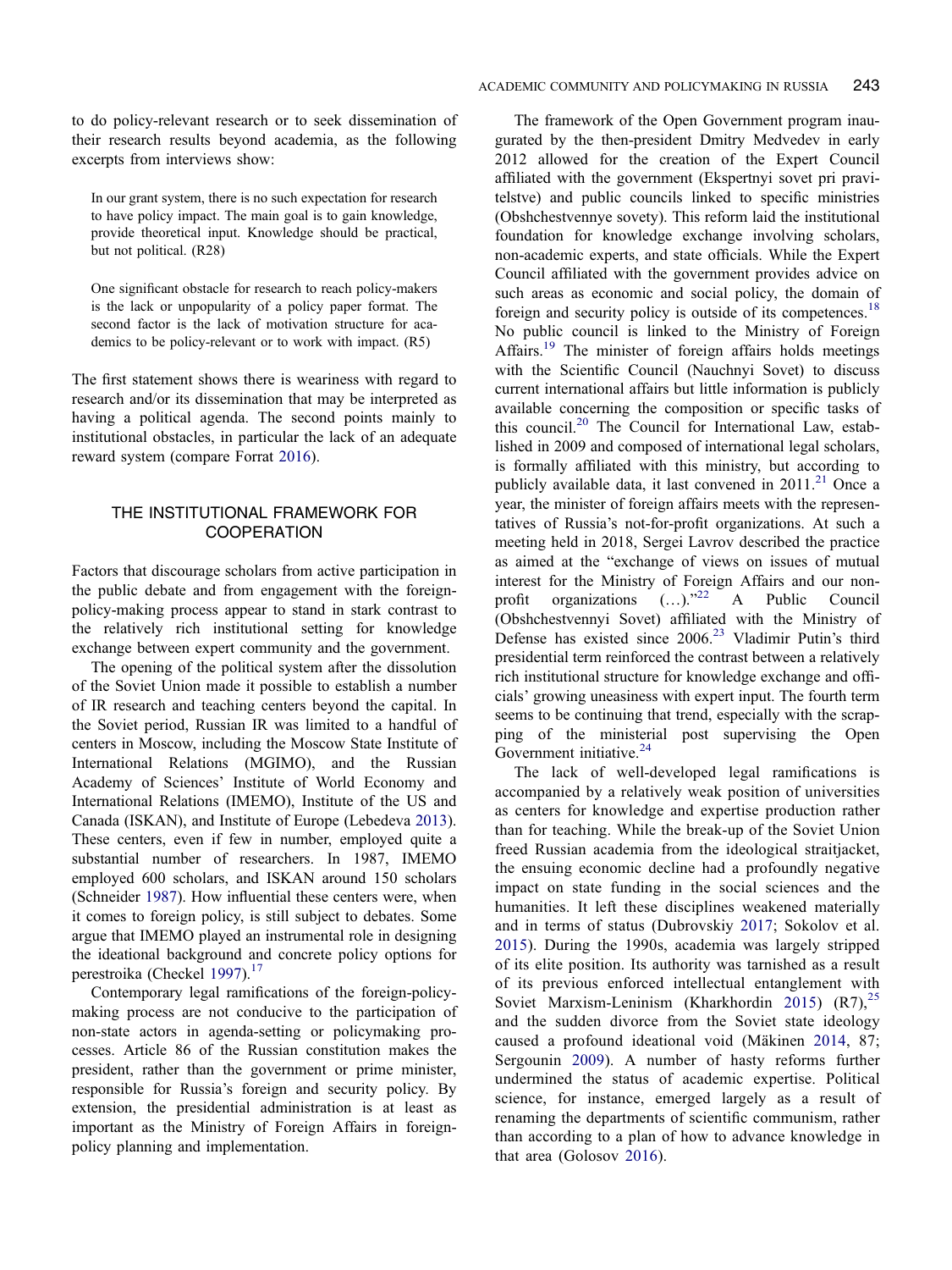<span id="page-6-0"></span>Despite the growing number of IR departments, their role has remained focused primarily on teaching (Lebedeva [2006\)](#page-13-0). Meanwhile, the institutes of the Russian Academy of Sciences have maintained their links with the policymaking world. For instance, the RAS Institute of Europe, through an officially established position of liaison officers, cooperates with the Ministry of Foreign Affairs and provides policy briefings upon the ministry's request (R31).

The mushrooming of think-tanks, private analytical centers, and so-called polit-tekhnologs in the 1990s blurred the boundaries between research, advocacy, and propaganda. Academic assessments of this phenomenon and the role of think-tanks specializing in foreign policy vary. Most of my interviewees agreed that the landscape is heterogeneous. Some respondents were skeptical about the influence of think-tanks on the policymaking process and were inclined to describe their task as the justification and legitimization of policy choices and decisions made by the political center without any external input. As one respondent put it: "They [think-tanks] are like clubs for people who pretend to be policy-related. … They try to sense the atmosphere but their work is like 'steam into the whistle'" (R27). Many respondents emphasized that think-tank experts play a role primarily in maintaining the status quo, adapting their claims to the political situation and following the official discourse: "Experts sniff for demand from the Kremlin, what it is that they want. … Think-tanks usually justify what Russia already did" (R20); "Expertise that is close to the power center supports the status quo" (R22). Some identified ideology as playing a more important role than expertise for think-tanks specializing in international politics  $(R5)$ .<sup>[26](#page-12-0)</sup>

The early-2000s were a period of increased demand and supply of expertise. Economic recovery freed up resources while the pool of experts, including with international university experience, grew. The 2002 saw the establishment of the journal Rossiia v globalnoi politike (Russia in Global Politics), which aims to shape Russian expert discourse on foreign policy and international politics in a way similar to the journal Foreign Affairs in the United States. The Valdai Club was inaugurated in 2004 with a mission to connect policymakers, including top leadership, with Russian and foreign experts.

The period of the "tandem"—that is, Dmitry Medvedev's presidency and Vladimir Putin's premiership during 2008–2012—opened more space for scholarly voices (Efremenko [2017](#page-13-0)). In 2010, the Russian International Affairs Council (RIAC) was established, and subsequently developed a policy of cooperating with a broad pool of experts, including academics (R30). Two factors stimulated greater openness. First, the existence of two centers of power resulted in a system more pluralistic and open to external advice. Second, greater financial capabilities allowed for the sponsoring of diverse academic initiatives. One example is the Northern Dimension Institute, a university network established in 2009 with the aim of informing policies in the Baltic region. The idea for the institute

originated in the academic realm, but it necessitated the support of foreign-policy practitioners to be implemented as a multilateral research network  $(R9)$ .<sup>[27](#page-12-0)</sup>

Thanks to studies published by Russia-based scholars as well as fieldwork-informed analysis, we know more about the role of expertise in domestic politics (Malinova [2017;](#page-13-0) Sungurov [2015](#page-14-0), [2017](#page-14-0); Sungurov, Raspopov, and Beliaev [2012a](#page-14-0), [2012b](#page-14-0)). These analyses show that experts face a number of obstacles. Working for domestic government structures, they have some flexibility in their policy-oriented advice, but there is also an implicit mutual understanding of what the limits of their autonomy are (Sungurov [2017](#page-14-0), 11). Experts may also be expected to deliver according to the "paid-for result" model (*model' opla*chennogo rezul'tata), which means their role is reduced to confirming and legitimizing a predetermined course of action rather than advising on it (Sungurov [2015](#page-14-0)). Even the existence of a legal requirement to involve independent expertise does not prove sufficient as government structures strive to maintain control over what experts deliver (Sungurov [2017](#page-14-0), 12). When it comes to the evaluation of a specific policy, "under current Russian conditions, this evaluation, as a rule, is under control" (Sungurov [2017,](#page-14-0) 12). Experts occupying high-level positions at universities and the RAS (statusnye eksperty) may be restricted in expressing their views because of wariness that excessive criticism of the authorities might harm their institutions and people who work there. Experts working within governmental structures (*vnutri vlastnykh struktur*), tend to prioritize the bureaucratic rule of subordination over the delivery of critical analysis (Sungurov [2017](#page-14-0), 12–13).<sup>[28](#page-12-0)</sup> With respect to civic groups such as socially oriented NGOs, their expertise is harnessed by the government but their participation is controlled (Owen and Bindman [2017](#page-13-0)).

With regard to Russia's foreign policy, the literature generally considers the influence of non-state actors, including academia, an exception rather than a rule (Lo [2015](#page-13-0); Mankoff [2011](#page-13-0); Trenin and Lo [2005\)](#page-14-0). As one author puts it:

Russian authorities ignore the possibilities of dialogue with Western political-security experts in such forums as the Munich Security Conference, as they deem these experts completely irrelevant. Such a stance results from transposing onto the West the way things work in Russia, where experts are not asked about foreign policy. All that is expected from them is to justify the foreign policy course adopted at the very top. (Gabuev [2018](#page-13-0))

English-language studies suggest that academic impact on foreign policy may, to some extent, be effectuated through teaching.<sup>29</sup> The only two aspects where the literature admits scholars may play a more direct role, are ideational inspiration and policy rationalization (Lo [2015](#page-13-0), 5–7). Mezhdunarodniki, high-profile foreign policy experts, including but not limited to academics, are often presented as following the official line or as the "guardians" (*okhraniteli*) of the regime whose motivation may vary from genuine persuasion to opportunism (Shevtsova  $2017$ ).<sup>30</sup> Scholarly and policy discourses have been described as mutually constitutive (Makarychev and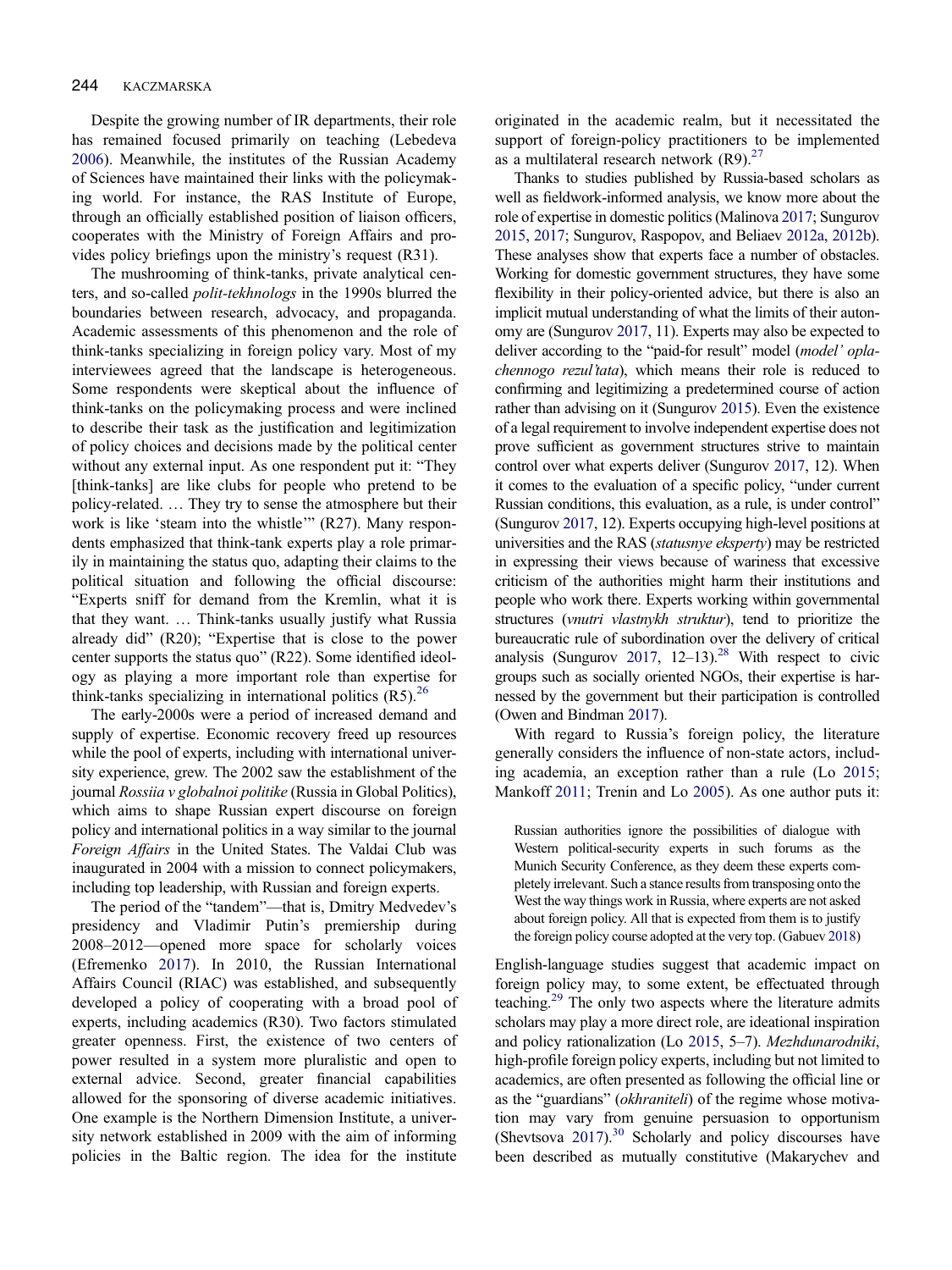<span id="page-7-0"></span>Morozov [2013,](#page-13-0) 330) or co-evolving (Omelicheva and Zubytska [2016](#page-13-0), 42). The view that IR scholarship in Russia may be "policy-based evidence-making" rather than "evidence-based policymaking" is quite common.<sup>31</sup>

#### HOW SCHOLARS VIEW THEIR IMPACT ON FOREIGN-POLICY MAKING

Scholars employed at the Russian Academy of Sciences see engagement with the policy world, for instance the preparation of policy briefs, as part of their obligations to their employer (R28, R32). In contrast, university-based academics in general do not perceive their research in terms of policy relevance, although they too may be asked to provide research to government bodies (R17). This difference in the identification of roles may be attributed to a traditional, but changing, division of labor between universities, which are primarily responsible for teaching, and the RAS, charged with the task of creating and disseminating knowledge.

Respondents agreed on a number of issues regarding the link between scholarly knowledge and policymaking. They share the view that the decision-making process is highly centralized and non-transparent. Key areas of foreign-policy making are, in the view of the interviewed scholars, handled by the Presidential Administration rather than by the Ministry of Foreign Affairs, and on many occasions by the president himself. However, scholars who have had the experience of interacting with consultative bodies, like the Russian International Affairs Council, and with foreign policy practitioners, recognize that—despite limited room for criticism—there exist some entry points for their expertise. They also agree that demand for and openness toward such expertise has not been constant but rather subject to change over time and with respect to topic areas.

Some respondents described the end of the 1990s and the beginning of the 2000s as a "golden age" when it was possible not only to make suggestions but also to see them implemented in policy practice or state legislation. References to this perceived influence have been recorded in academic writing. For instance, Yuri Borko describes how a team of scholars affiliated with MGIMO and RAS was commissioned by the government and the Central Bank with preparing a report concerning the euro currency and Russia's national interests (Borko and Butorina [2001](#page-12-0)). Recommendations of this report were translated into legal solutions (R28).

The golden age of academic expertise of the early 2000s is usually linked to the fast pace of European integration. Not only did the European Union (EU) introduce a single currency, but it was about to significantly broaden its membership and discussed a constitutional treaty. It was increasingly more difficult for bureaucrats in Russia to evaluate developments in the EU with respect to Russia's politics and economy. Knowledge inside Russian legislative and executive bodies on the workings

of the EU was partial (Gretskiy, Treshchenkov, and Golubev [2014](#page-13-0)) (R28, R30). These circumstances increased the demand for academic expertise that would be comprehensive and accessible. Taking this context into account, authors working on the first textbook on European integration intended it not only for students but also for civil servants. The textbook prepared by scholars from the RAS Institute of Europe and MGIMO (Borko and Butorina [2001](#page-12-0)) was not only promoted among bureaucrats but physically distributed to various ministries (R28).

In 2005, IR academics assessed the value of their contribution to the state's development very highly. Andrei and Pavel Tsygankov wrote:

Without purposeful efforts of the academic community of IR scholars, it will hardly be possible for Russia to become a fully-fledged member of the world, nor will it be capable of profiting from globalization, while avoiding its many traps. (Tsygankov and Tsygankov [2005,](#page-14-0) 382)

It was at that time, however, that the evolution of Russia's political system started to be perceived as limiting the space for scholarly contribution to the policymaking process. One of the interviewed scholars provides the following explanation:

Since the 2000s the regime has become more and more centralized, which also means it has become less interested in finding actual solutions to concrete problems. (R5)

Respondents recognize that policy practitioners' openness toward academic expertise largely depends on the particular subject or topic at hand. Demand for experts' advice peaked during the process of establishing the Eurasian Economic Union, due to the fact that its legal and institutional construction was to a large extent based on the EU model:

We all advised the government on the EEU—we were telling the government how the EU worked. (R9)

Some scholars compare their positive experiences of knowledge-sharing with the situation developing in the late-2000s, when centralization and the subordination of regional decision making to Moscow resulted in fast-dwindling demand for the expertise on the EU at the regional governance level (R19). On the other hand, scholars now see greater openness on the part of regional authorities to advice concerning the Arctic (R29).

The dominant view among respondents is that the government is more eager to require and use expertise with regard to the economy rather than foreign policy. Some academics attribute this development to the fact that the government considers foreign policy an important propaganda resource. It is seemingly less precise than economics and potential errors and misjudgments will either not be immediately visible, can be concealed with appropriate rhetoric or even presented as success stories (R27).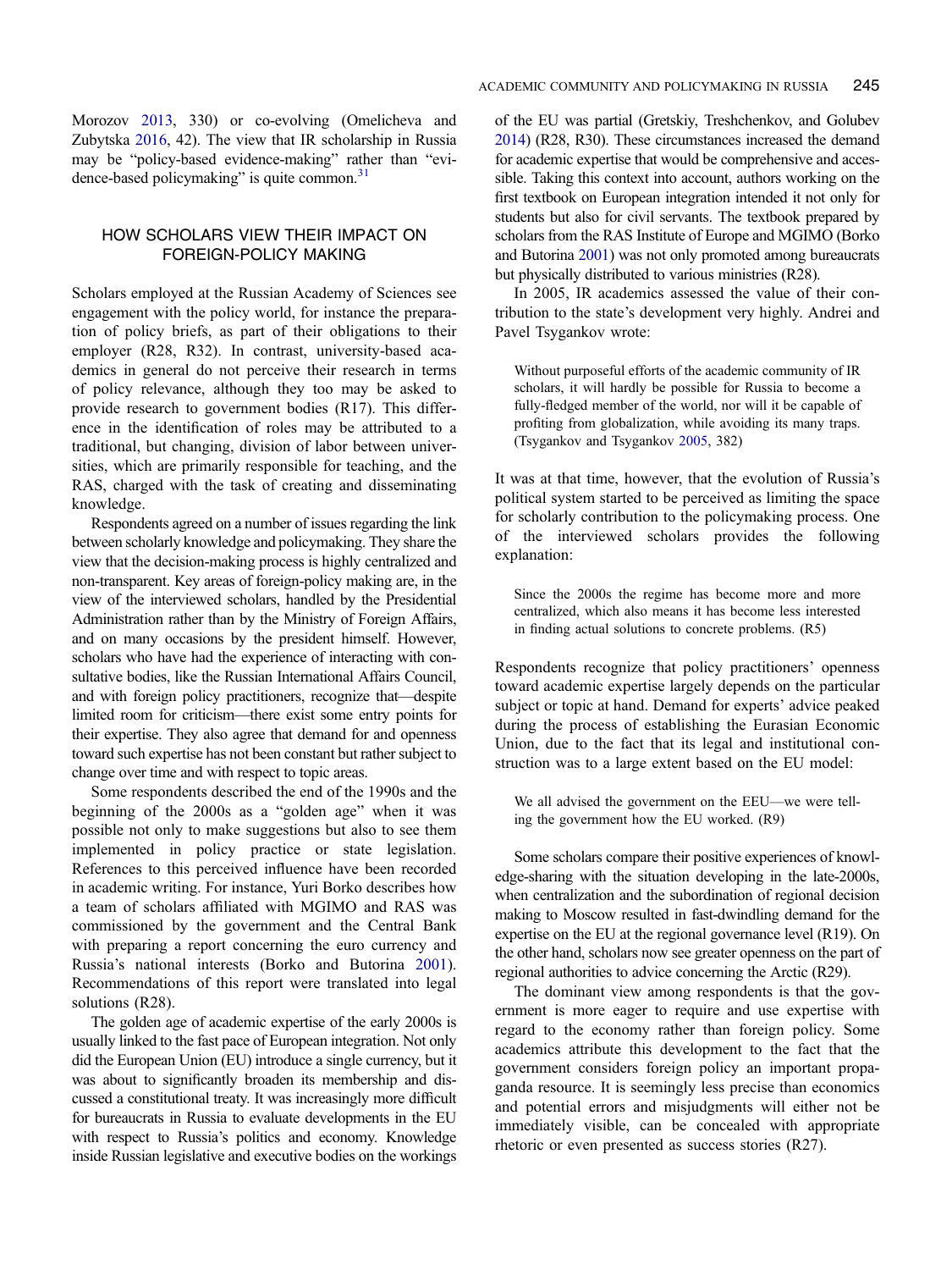#### 246 KACZMARSKA

The existence of formal channels of knowledge diffusion does not immediately translate into impact. Respondents agree that one of the most prevalent problems characterizing the link between expertise and the state is the absence of feedback from policy-makers. The following quotation is representative of this broadly shared perception: "Who will guarantee that it will be read by anyone" (R25). Interviewees emphasized the lack of communication after their input had been delivered: "Your work enters a black-box, there will be no feedback" (R30); "Once recommendations reach the government, no one knows what happens to them. ... we don't know how this expertise is processed and used" (R21); "There are institutions that collect information. Scholars do not know, however, what happens next. … You never know how information you gather will be used" (R25).

According to some respondents, foreign-policy practitioners perceive scholarly expertise as too distant from "real politics" and too sterile to be translated into concrete policies (R29). Practitioners feel strongly that their participation in diplomatic exchanges grants them a unique vantage point for understanding foreign affairs. Academic expertise seems to be of lesser value by the very fact that it is produced by a community that is removed from the daily practices of diplomacy. As one scholar put it, "The government perceives the academic knowledge as distant and irrelevant: you academics have no idea how we really work" (R8).

In addition, a perception fairly widespread among respondents is that in matters of foreign policy, the government relies primarily on information provided by intelligence services. It is believed that bureaucrats dealing with foreign affairs have a preference for "first-hand" knowledge that either they themselves possess due to their professional engagement in diplomacy or that they can obtain via intelligence networks (R30). It is possible to stipulate that bureaucrats involved in policymaking and implementation share the belief that intelligence provides an accurate and true picture of events. It is the source of reliable information that is transmitted almost in real time. Lack of access to these sources of information automatically diminishes the value of academic expertise in the eyes of policy practitioners. More importantly, however, it shows that policy practitioners may not be drawing a clear distinction between information, analysis, and policy planning.

In the eyes of respondents, trusted individuals have a privileged access to policy practitioners and are regarded as more influential than institutions formally tasked with expert advice. As one respondent put it: "Those who work with presidential administration to prepare, for instance, large economic or political fora are not recruited in an open competition; this is by invitation only" (R25). Respondents perceive that expertise has become personalized, with particular individuals having better reputation than an entire institution. One interviewee sought the roots of this personalization in the early 1990s, when institutional patterns of communication between scholars and the Communist Party broke down and politicians started relying on personal connections (R6).



FIGURE 1 The spectrum of views concerning potential impact of scholarly expertise on foreign policy.

#### IMPACT: THE SPECTRUM OF OPINIONS

In addition to aspects of policy impact that scholars agree on, there are certain issues on which the views of respondents diverge and oscillate between highly skeptical and cautiously optimistic. These views can be classified into four groups and illustrated with the help of a simple graph (see Figure 1).

#### No Foreign-Policy Process, Hence No Impact

The most skeptical view expressed by respondents who admitted they had never had contact with policy practitioners is that no policymaking process takes place in Russia. As a result, there can be no possibility for scholarly contribution of any kind (R27). These scholars see foreign-policy making as limited to state officials and openly excluding societal actors such as think-tanks, experts, and academics. This skeptical view rests on the assumption that, if there is only one decision maker, we should discount processes that are usually involved in the elaboration of specific policies, including agenda setting and the discussion of key goals and ways of achieving them (R8, R27, R33).

#### No Impact, Only Justification of Policy

Some respondents opine that academics are often required to step in to fill in policy slogans with content rather than invited to participate in the process of policy formulation. This, according to one respondent, was the case with Dmitry Medvedev's security doctrine proposed in 2008 and the European Security Treaty presented in 2009 (R32). Some experts may have a role in adding new terms to the overall vocabulary, but without much influence on the substance of actual policies that would follow their introduction. One respondent described this activity as throwing in new terminology (vbrasyvat' novye terminy) (R32). Academics recognize that having a role in the creation of discourse is not equal to actual foreign-policy making. It may, however, as some observe, indirectly contribute to identity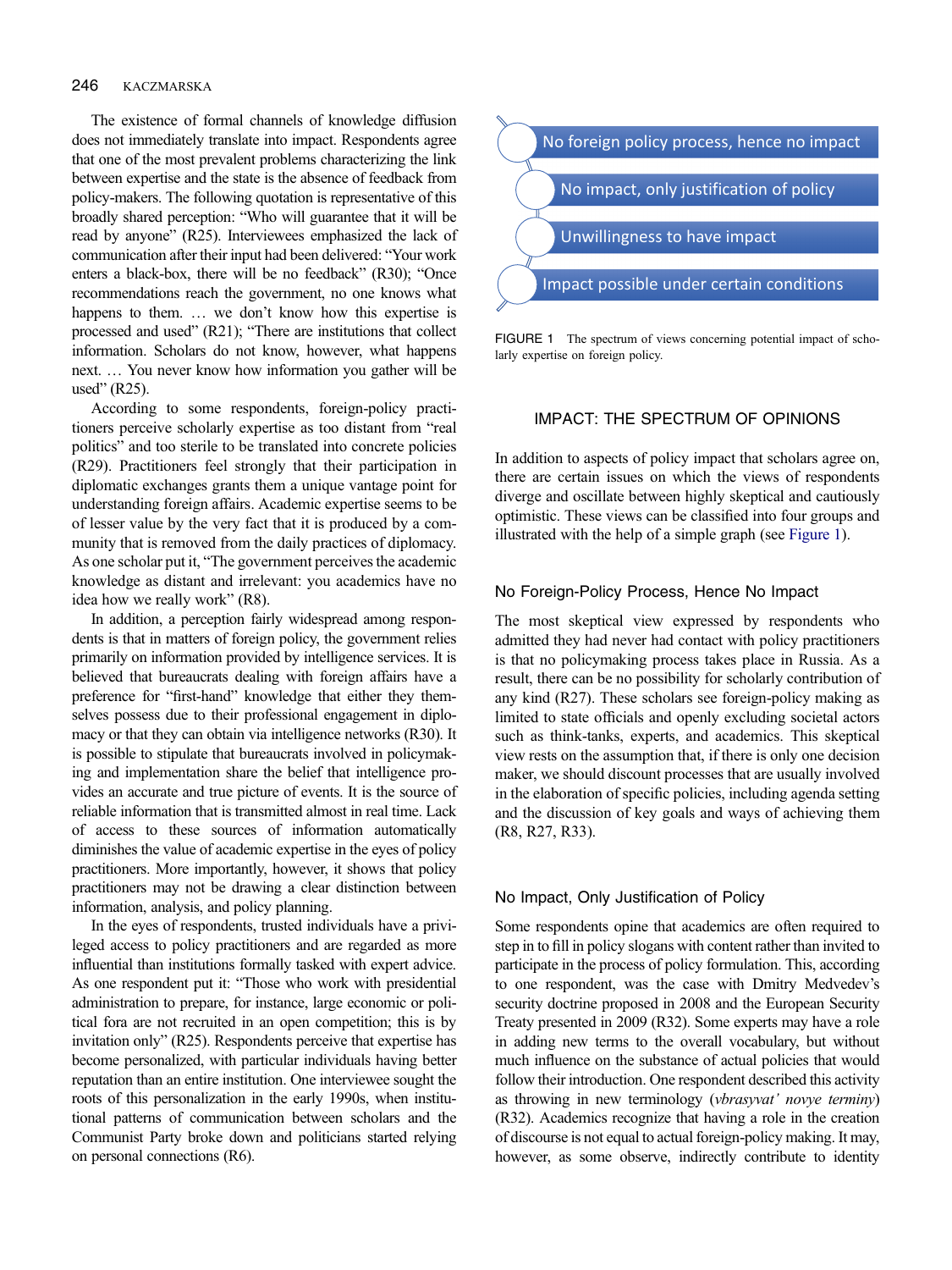building, especially if these terms aim to position Russia on the world stage in a specific way.

#### Unwilling to Have Impact

Another group of respondents considers impact possible but consciously withdraws from participation. There are at least two reasons scholars provide for this approach. Some perceive that the claim to authority in the academic realm hinges upon their successful presentation as objective and apolitical  $(R17)$ <sup>[32](#page-12-0)</sup> They see any engagement with policymaking as dangerously undermining their objectivity. These scholars are not interested in providing expertise, on the grounds that thinking in terms of policy impact would harm or contaminate science (R17, R26). For others, impact and policy advice are simply not considered worthy of academic engagement. These scholars prefer to invest their efforts either in teaching or in scholarly production. Some aim for international academic recognition rather than for policy impact:

Due to the fact that Soviet social sciences lagged behind (otstavanie sotsialnykh nauk), it is now appreciated when people get recognition in the West. This is why we constantly think what type of research will be interesting for other scholars and not for policymakers. (R24)

There are also those who see providing policy advice as primarily directed at self-promotion. As one interviewee put it: "If experts or academics work with politicians, this means they themselves want to become politicians, deputies or work for the Ministry of Foreign Affairs" (R1).

An important reason for avoiding engagement with the policymaking process is its lack of transparency. One interviewee described a case he was familiar with where a non-academic with no particular knowledge of a region or its languages was commissioned with writing an expert report on the region's politics. The respondent described it as an instance of corruption, benefiting the commissioning civil servant, the intermediary, and the provider of "expert analysis" (R33).

Finally, a few scholars decline participation on the grounds that the political system currently in place is not one they would like to assist with the use of their data or knowledge. They withdraw because they are critical of the undemocratic outlook of contemporary politics in Russia (R8, R35).

#### Impact Possible under Certain Conditions

The less skeptical attitude recognizes that IR scholars usually share the ambition to have some leverage in the realm of foreign policy. In this group, the willingness to have impact goes hand in hand with the realization of obstacles. Some scholars are caught between their desire

to contribute and the awareness of the limited room for their expertise. One respondent put it in the following way:

It is not that criticizing current state policies has become impossible. It is just that such a critical voice is effectively muted, it does not exist. If it tries to re-appear, it gets criticized as unpatriotic. This is why there is little desire to offer alternatives. ... Don't rock the boat (ne podryvat' lodku) ...; don't meddle with identity questions (ne vmeshivat'sia v voprosy identichnosti). ... Rather than criticize, the academic sphere is expected to adjust (*podstroivat' ne kritikovat'*). (R3)

Growing intolerance of the state toward criticism of foreign policy narrows down the avenues for scholarly engagement and limits their potential input: "Following the official line is more important than genuine expertise grounded in data analysis" (R4). However, a group of respondents that does not feel paralyzed by those difficult circumstances maintains that although policymaking is highly centralized, there are ways to participate and contribute meaningfully to this process. This group agrees that participation is possible only under certain conditions:

You need to find the appropriate level in order to bring some value added. It needs to be bigger than day-to-day operationalization of foreign policy, where you cannot compete with bureaucrats and intelligence. Neither can it be too general; your advice needs to be possible to operationalize. (R30)

Other elements to consider in order to gain impact are identifying the most appropriate topic and assessing potential demand. One interviewee distinguished clearly between following the official line and fitting into the official agenda, suggesting that while the former is not desirable, the latter is key (R39). Timing is considered crucial when planning to contribute, which is illustrated by the following interview excerpts:

With the action in Syria in 2017, all decision-makers have thought that it is the culmination and Russia's success. But it turned out that there is no endgame in sight, we have no exit strategy. It is then when bureaucrats became more open to outside ideas. (R30)

Academic knowledge matters only when it is timely and when specific ideas fit the hot agenda. (R39)

Respondents consider that a window of opportunity may also open in advance of a high-level state visit or summit as well as when a new government is elected in a country deemed important to Russia's foreign policy. The format of the contribution is key: 'The higher you go, the shorter your brief should be. This is art in its own right, to be short but substantive' (R30).

It is also crucial to identify the right entry point: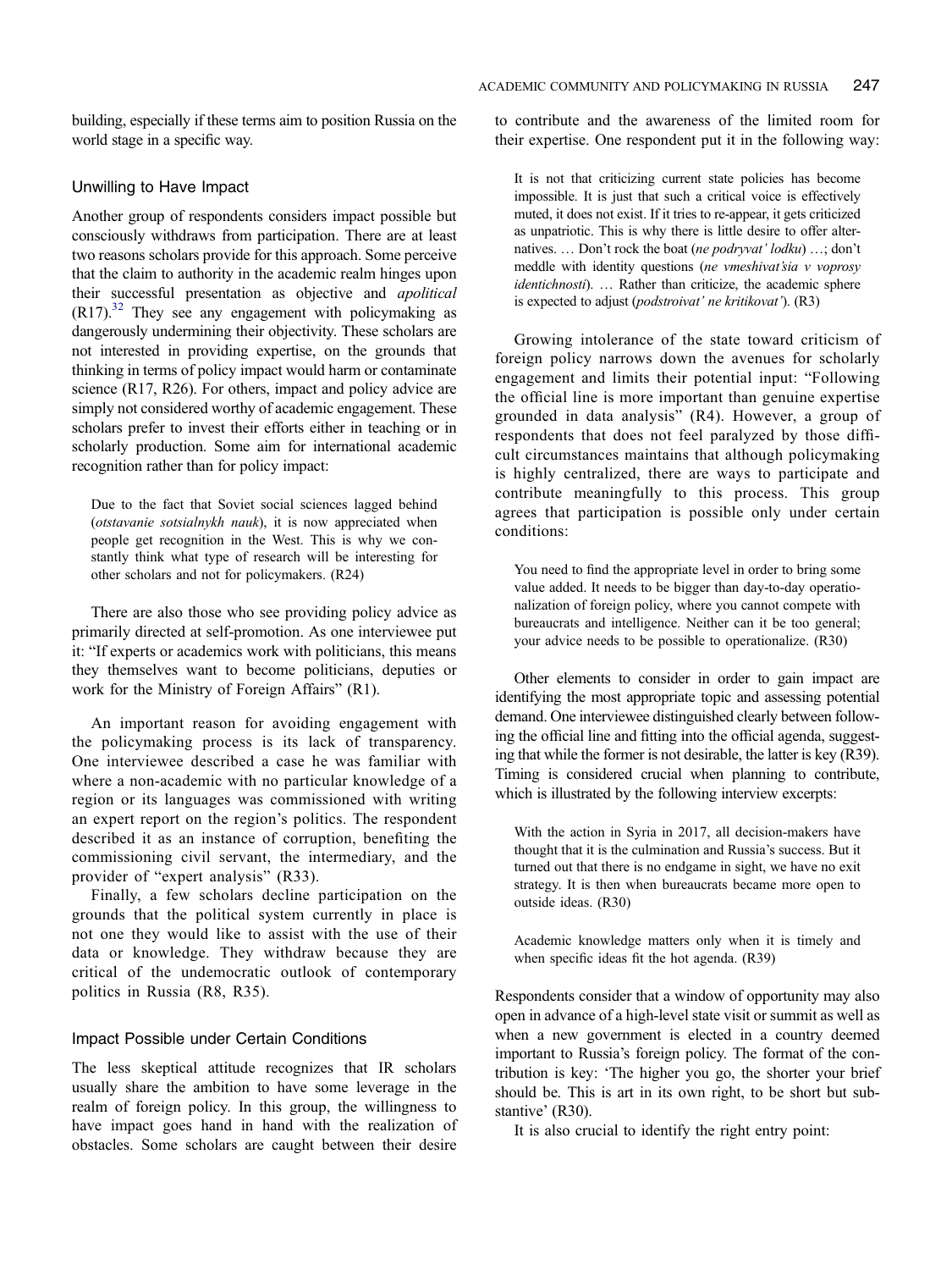<span id="page-10-0"></span>This is not always the highest level, because top-level decisionmakers may simply delegate the issue to someone else and you lose track of it. The thing may as well disappear from the agenda altogether. You have to find the right recipients. (R30)

In addition, demand for expert knowledge may arise when the state administration is faced with an entirely new, unexpected and complex situation or when scenarios it had planned fail. The recent instances include the euro crisis and the migration crisis in the EU (R28).

Respondents who want to have impact are willing to pragmatically use tactics that have proven effective in drawing practitioners' attention. For instance, when proposing a new idea, it is considered important to refer to a statement by president Putin on a given matter. As one interviewee confessed: "To do this successfully I needed to make a reference to what Vladimir Putin had said" (R9). Such strategic quoting is seen as necessary to persuade lower and mid-level bureaucrats not to dismiss ideas straight away (R9).

At the same time, scholars recognize that their role is difficult because, in their view, foreign-policy practitioners have a simplified view of academic expertise: "Foreign-policy practitioners regard International Relations as a new discipline that is excessively influenced by Western ideas" (R19).

Another group of scholars views expertise delivery in economic terms. Expertise they provide needs to "sell," which also means it needs to respond to specific demand. They act as "entrepreneurial subjects," to borrow Natalie Koch's phrase (Koch [2016](#page-13-0)). For them, gaining entry into the policymaking process and the provision of expertise for the state is necessary to keep their institutions afloat in budgetary terms, especially if the institution in question has no permanent line of financing:

Every year I need to find clients for my expertise. I never do what is interesting for us, but what is interesting for the government. These sometimes overlap. The MFA [Ministry of Foreign Affairs] has its own center of analysis and we need to offer something unique. This is tightly linked to my budget. (R39)

The interviews show a wide spectrum of attitudes concerning impact. Opinions diverge on demand and the actual use of expertise. While generally skeptical, some scholars are convinced that achieving impact is impossible. Some declare unwillingness to interact with the policymaking world, and others find providing expert advice difficult but possible under certain conditions.

#### **CONCLUSIONS**

This article has discussed the role of IR expertise and the academia–policy nexus in contemporary Russia. While in many university cultures across Europe, ensuring some relevance of IR scholarship has become a rarely questioned paradigm, to academics in Russia the policy relevance of their work is at best a secondary concern. Scholars share the view that the decision-making process is highly centralized and non-transparent. The most skeptically inclined argue that there can be no meaningful contribution due to the fact that foreign-policy making is centered around the figure of the president. Ambiguity on the part of scholars with respect to the policy impact of their work may be attributed to several factors, in particular: (i) the authority of academia as a source of expertise eroded following the break-up of the Soviet Union and the difficulties it faced during the 1990s; (ii) the lack of a policy-impact culture and mechanisms designed to stimulate it; (iii) prevalence of the ethos of scientific activity as detached from the realm of policymaking, mirrored by foreign-policy practitioners' belief that scholarly research is insufficiently related to "real politics"; (iv) a broader political context that stimulates reluctance on the part of some scholars to engage in "political activity" that might potentially endanger their career; (v) scholars' unwillingness to be seen as assisting the state whose system of governance they do not support; (vi) the perception that scholarly expertise may be ignored or manipulated.

Those less skeptical recognize that there exists some room for their expertise and try to identify entry points. For this group the key challenge is that foreign-policy practitioners find it difficult to recognize "external" sources of knowledge on international affairs. Bureaucrats, considering foreign affairs to be their bread and butter, are dismissive of expertise coming from outside of their own circle. Their preference is—in the view of some interviewees—for information delivered by intelligence services. A popular perception among Russian scholars is that policy practitioners value and trust particular individuals and rely on personal ties more than on formal links with academic institutions. The negative side is that those individuals have to constantly prove their trustworthiness and loyalty, which prevents them from articulating criticism.

Those who study the gap between academia and foreign policy in the United States have observed that it has been successfully bridged in many ways, either through the government contracting research or through the mechanism of the "revolving door" between universities and the executive branch. However, studies also note that academics seeking tenure may not be willing to devote time to government service and many do not wish to be identified with official policies or to be exploited for political purposes (Newsom [1995,](#page-13-0) 66–67), especially for fear of losing intellectual integrity (Parks and Stern [2014,](#page-13-0) 74). On the basis of the conducted interviews, it is possible to say that these concerns are familiar to scholars in Russia.

Certain "technical" requirements for gaining access to policy practitioners may be similar in both the United States and Russia, for instance the necessity to write in a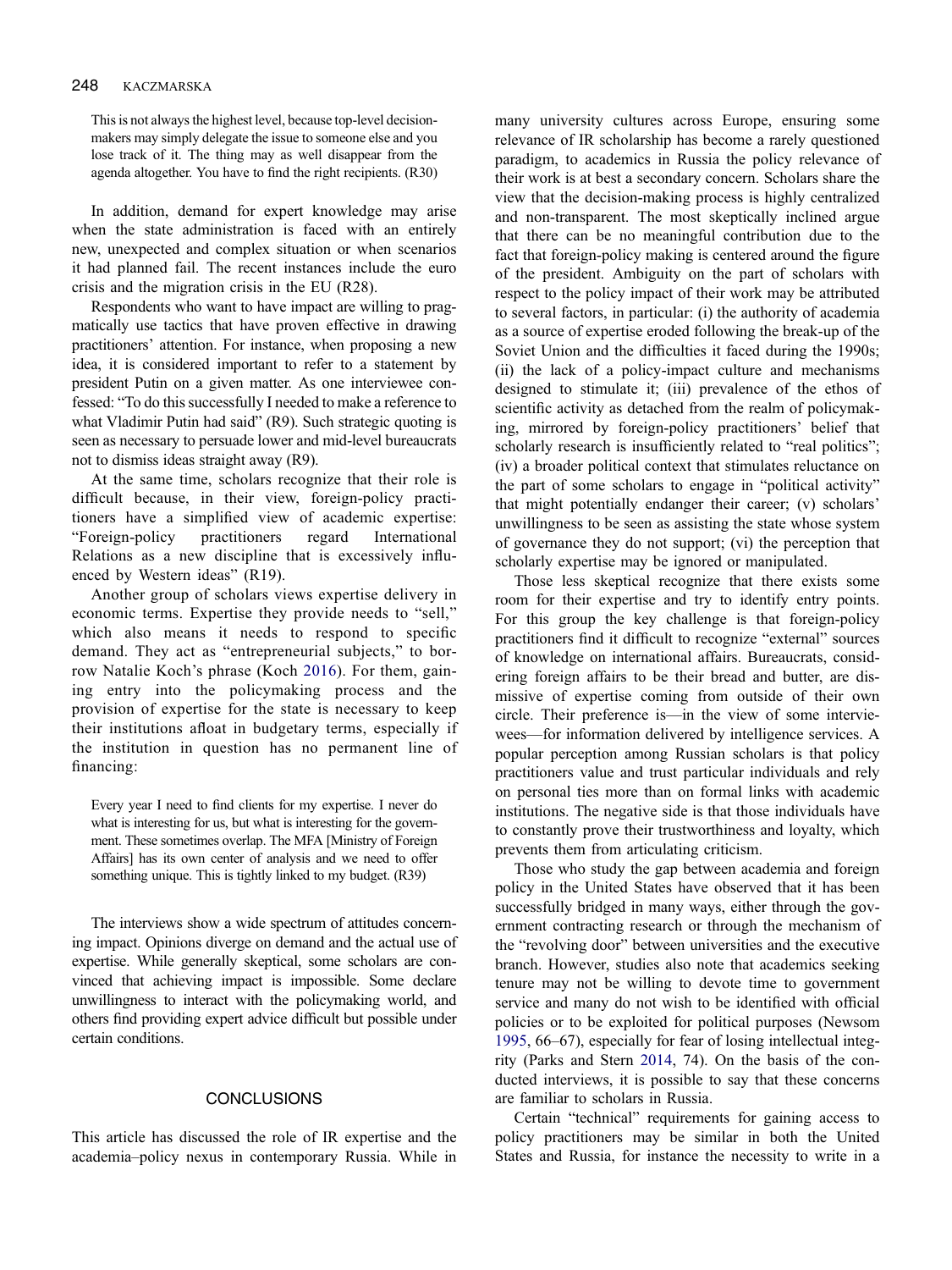<span id="page-11-0"></span>short and accessible form, the right timing, the ability to provide quick responses to unexpected events, and readiness to address policy failures (Byman and Kroenig [2016](#page-12-0), 305–9). Specific obstacles to scholarly impact on foreignpolicy making are also comparable, in particular scholars' lack of familiarity with the peculiar needs of the foreignpolicy bureaucracy and the government's vested interest in a policy it had initiated (Byman and Kroenig [2016](#page-12-0), 299; Newsom [1995](#page-13-0), 55).

While the analysis of the Russian case shows some similarities with issues raised in literature on foreignpolicy analysis in the United States, it is nonetheless necessary to take into account a different sociopolitical context. Despite the fact that Russian authorities expect universities to upgrade their position in international rankings, they do not seem eager to broaden their reliance on academic knowledge. On the contrary, many activities of the Russian state have pushed scholars toward greater caution rather than motivated them to share their knowledge. In such a context, providing advice in a form accessible to policy practitioners may be the least of scholarly concerns. Academics share the perception of undervaluing their expertise. Their wariness of expressing too much criticism publicly may lead to further separation of academic experts from the policymaking world.

#### ACKNOWLEDGMENTS

I would like to thank the interviewees for dedicating their time, knowledge, and experience to this research. I am also grateful for comments and advice from two anonymous reviewers, the journal and special issue editors. The first version of this paper was presented at the International Studies Association annual convention in San Francisco, California, on April 7, 2018.

#### FUNDING

This research benefited from financial support of the Horizon-2020 Programme, Marie Sklodowska-Curie Actions, grant number 705989.

#### NOTES

- 1 See Boswell ([2009\)](#page-12-0) for an overview. The thesis about the existence of two completely separate communities—academics, and policymakers—continues to be challenged by new research (e.g., Newman, Cherney, and Head [2016\)](#page-13-0).
- See, for example, requirements for the Horizon-2020 program and ISA Research Workshop Grants.
- 3 For a discussion of this problematique in Soviet times, see Polsky [\(1987\)](#page-14-0).
- 4 See also the results of a recent field research analysis concerning the role and influence of civic actors on specific policy processes in Russia (Owen and Bindman [2017\)](#page-13-0).
- In conformity with the ethical requirements of this research, all my interviews were carried out on the principle of anonymity. The interviews were not recorded and the quotations I provide are derived from hand-written notes. I reference my interviews in such a way that no one person can be identified by the date of the meeting or their workplace. To differentiate between the interviews, respondents are marked with a code symbol (R1–R40).
- 6 In some cases the interviewee and I used both languages to make sure we both meant the same thing.
- 7 "Putin postavil zadachu provyshat'sotsial'nyi status rabotnikov nauki" [Putin Set the Task to Raise the Social Status of Science Workers], ITAR-TASS, April 10, 2018, [http://www.interfax.ru/russia/](http://www.interfax.ru/russia/607801) [607801](http://www.interfax.ru/russia/607801) (if not otherwise indicated, all links last accessed on April 11, 2018).
- 8 Presidential address delivered on the national day of science, February 8, 2018, [http://kremlin.ru/events/president/transcripts/56825.](http://kremlin.ru/events/president/transcripts/56825)
- 9 The project's webpage listing aims and expected results: [http://](http://5top100.com/about/more-about/) [5top100.com/about/more-about/](http://5top100.com/about/more-about/). The project is overseen by the Council on Competitiveness Enhancement of Leading Russian Universities among Global Research and Education Centers, [http://](http://5top100.com/council/) [5top100.com/council/](http://5top100.com/council/).
- 10 On Turkey, see "As Turkey's Academia Faces Desolation, a Call for Solidarity with Imperiled Scholars" [https://www.huf](https://www.huffingtonpost.com/entry/as-turkeys-academia-faces-desolation-a-call-for-solidarity_us_58cc8fe8e4b0537abd9570d5)fingtonpost.com/ [entry/as-turkeys-academia-faces-desolation-a-call-for-solidarity\\_us\\_](https://www.huffingtonpost.com/entry/as-turkeys-academia-faces-desolation-a-call-for-solidarity_us_58cc8fe8e4b0537abd9570d5) [58cc8fe8e4b0537abd9570d5](https://www.huffingtonpost.com/entry/as-turkeys-academia-faces-desolation-a-call-for-solidarity_us_58cc8fe8e4b0537abd9570d5) and "Rectors Condemn Attack on Academic Freedom in Turkey," EUPRIO Blog, 27 July 2016, [http://www.euprio.eu/rectors-condemn-attack-on-academic-freedom](http://www.euprio.eu/rectors-condemn-attack-on-academic-freedom-in-turkey/)[in-turkey/](http://www.euprio.eu/rectors-condemn-attack-on-academic-freedom-in-turkey/). In China, Xi Jinping, the Chinese leader, was reported as saying that universities must become the Communist party "strongholds" [\(https://www.theguardian.com/world/2016/dec/09/china-uni](https://www.theguardian.com/world/2016/dec/09/china-universities-must-become-communist-party-strongholds-says-xi-jinping) [versities-must-become-communist-party-strongholds-says-xi-jinp](https://www.theguardian.com/world/2016/dec/09/china-universities-must-become-communist-party-strongholds-says-xi-jinping) [ing\)](https://www.theguardian.com/world/2016/dec/09/china-universities-must-become-communist-party-strongholds-says-xi-jinping). On Tajikistan, see Schatz and Heathershaw [\(2018](#page-14-0)).
- 11 Cases include: the court decision of 2017 to put Kirill Serebrennikov, an internationally acclaimed film and theater director under house arrest for alleged embezzlement (Amos [2017;](#page-12-0) Ayres [2017\)](#page-12-0) and the 2018 decision to revoke the distribution license for a British-made historical satire, The Death of Stalin. (See also Antonova [2017](#page-12-0) and Damberg [2017](#page-12-0).) The most recent Annual Report of the Network of Concerned Historians listed cases of censorship of historical research and cultural production in Russia ([http://www.concernedhistorians.org/content\\_](http://www.concernedhistorians.org/content_files/file/AR/18.pdf)files/file/ [AR/18.pdf,](http://www.concernedhistorians.org/content_files/file/AR/18.pdf) last accessed July 30, 2018).
- 12 For the text of the law, see <https://rg.ru/2012/07/23/nko-dok.html>.
- 13 News reports: [http://www.reuters.com/article/us-ukraine-crisis-profes](http://www.reuters.com/article/us-ukraine-crisis-professor/russian-professor-sacked-over-criticism-of-actions-in-ukraine-idUSBREA2N1BM20140324) [sor/russian-professor-sacked-over-criticism-of-actions-in-ukraine](http://www.reuters.com/article/us-ukraine-crisis-professor/russian-professor-sacked-over-criticism-of-actions-in-ukraine-idUSBREA2N1BM20140324)[idUSBREA2N1BM20140324](http://www.reuters.com/article/us-ukraine-crisis-professor/russian-professor-sacked-over-criticism-of-actions-in-ukraine-idUSBREA2N1BM20140324) and [https://www.vedomosti.ru/poli](https://www.vedomosti.ru/politics/articles/2014/03/24/professor-zubov-uvolen-iz-mgimo) [tics/articles/2014/03/24/professor-zubov-uvolen-iz-mgimo.](https://www.vedomosti.ru/politics/articles/2014/03/24/professor-zubov-uvolen-iz-mgimo)
- 14 Political scientist Ekaterina Schulmann described her own experience on YouTube: [https://www.youtube.com/watch?v=7DhwLJ2dn0A.](https://www.youtube.com/watch?v=7DhwLJ2dn0A)
- 15 News reports: [https://indicator.ru/news/2018/02/05/premiya-prezi](https://indicator.ru/news/2018/02/05/premiya-prezidenta-rf-v-oblasti-nauki-i-innovacij/) [denta-rf-v-oblasti-nauki-i-innovacij/](https://indicator.ru/news/2018/02/05/premiya-prezidenta-rf-v-oblasti-nauki-i-innovacij/) and [https://philologist.livejour](https://philologist.livejournal.com/10046998.html) [nal.com/10046998.html.](https://philologist.livejournal.com/10046998.html)
- 16 These grants are open to Russian and foreign scholars. In 2017, the award was granted to a US-based scholar, William Wohlforth, for a project implemented with MGIMO. For news reports on awards granted in 2017, see <http://tass.ru/nauka/4825460> and [https://indica](https://indicator.ru/news/2017/11/30/pobediteli-shestogo-konkursa-megagrantov/) [tor.ru/news/2017/11/30/pobediteli-shestogo-konkursa-megagrantov/.](https://indicator.ru/news/2017/11/30/pobediteli-shestogo-konkursa-megagrantov/)
- 17 See also a series of articles on the history of IMEMO, published by Petr Cherkasov in the journal Mirovaia ekonomika i mezhdunarodnye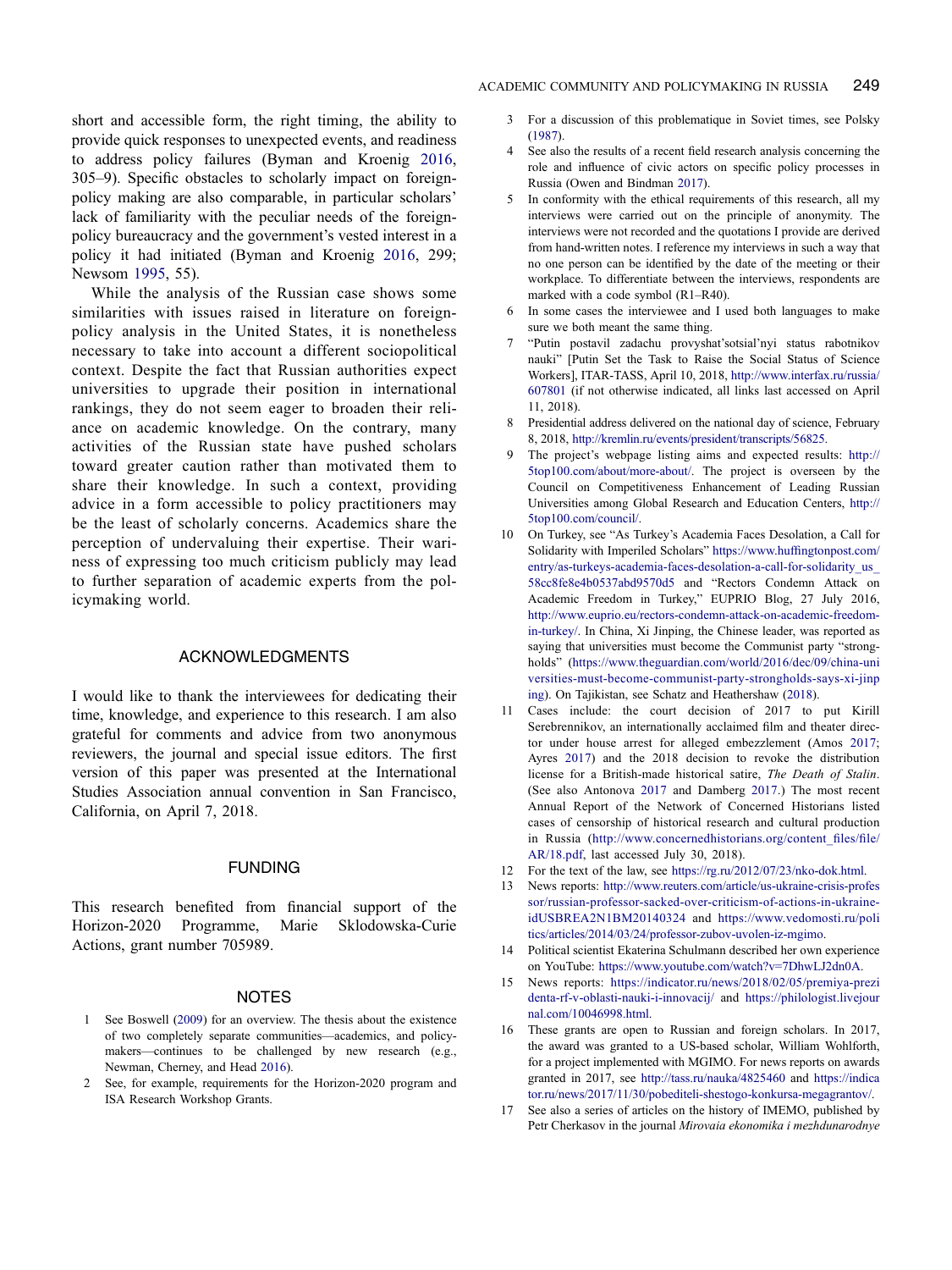<span id="page-12-0"></span>otnosheniia since the early 2000s. On relations between IMEMO and Moscow State University (MGU), see Polsky ([1987,](#page-14-0) 101).

- 18 The official webpage of the Open Government framework is at [http://](http://open.gov.ru/expert_sovet/) [open.gov.ru/expert\\_sovet/](http://open.gov.ru/expert_sovet/).
- 19 For a list of councils, see [http://open.gov.ru/os/os/.](http://open.gov.ru/os/os/)
- 20 For an example of such a meeting, see [http://www.mid.ru/foreign\\_](http://www.mid.ru/foreign_policy/news/-/asset_publisher/cKNonkJE02Bw/content/id/2313196) [policy/news/-/asset\\_publisher/cKNonkJE02Bw/content/id/2313196](http://www.mid.ru/foreign_policy/news/-/asset_publisher/cKNonkJE02Bw/content/id/2313196), last accessed 3 October 2018.
- 21 The official webpage of the Council for International Law [http://](http://www.mid.ru/activity/coordinating_and_advisory_body/international_law_council) [www.mid.ru/activity/coordinating\\_and\\_advisory\\_body/international\\_](http://www.mid.ru/activity/coordinating_and_advisory_body/international_law_council) [law\\_council.](http://www.mid.ru/activity/coordinating_and_advisory_body/international_law_council)
- 22 A speech by Sergei Lavrov is available at [http://www.mid.ru/web/guest/](http://www.mid.ru/web/guest/meropriyatiya_s_uchastiem_ministra/-/asset_publisher/xK1BhB2bUjd3/content/id/3260122) meropriyatiya s\_uchastiem\_ministra/-/asset\_publisher/xK1BhB2bUjd3/ [content/id/3260122](http://www.mid.ru/web/guest/meropriyatiya_s_uchastiem_ministra/-/asset_publisher/xK1BhB2bUjd3/content/id/3260122) (last accessed on September 13, 2018).
- 23 This particular Council was established following a presidential decree of 4 August 2006. Its aims are described at the official webpage: [https://function.mil.ru/function/public\\_board.htm](https://function.mil.ru/function/public_board.htm) (last accessed on September 13, 2018).
- 24 Putin Signs Decrees on Appointing New Russian Cabinet Members, 18 May 2018, <http://tass.com/politics/1005075> (last accessed on July 30, 2018).
- 25 See also a critique of the forms of intellectual production in Soviet humanities and social sciences (Kharkhordin [2015](#page-13-0)) and a discussion of academic freedom in Soviet times (Dubrovskiy [2017](#page-13-0)).
- 26 These assessments confirm the findings of a recent report on Russian think-tanks (Pallin and Oxenstierna [2017](#page-13-0)), which concluded that while the community of think-tanks is diverse, a significant number conveys official narratives promoted by the Russian state.
- 27 The Institute's webpage: [http://www.northerndimension.info/con](http://www.northerndimension.info/contacts/northern-dimension-institute) [tacts/northern-dimension-institute](http://www.northerndimension.info/contacts/northern-dimension-institute)
- 28 Sungurov adds that expertise delivered by 'independent' experts is best divided into two parts: that delivered by 'niche' and 'universal' experts (Sungurov [2017](#page-14-0)). The former have knowledge and experience of a certain issue that may be required by the state at the stage of devising a specific policy. The latter group is labeled as 'TV political analysts' (telepolitologi), which is to denote their availability and harmlessness. They can be summoned to provide a commentary that would be neither underpinned by specific knowledge of the topic nor implicate or ridicule decision-makers (Sungurov [2017,](#page-14-0) 12).
- 29 For instance, it has been argued that geopolitics teaching at universities in Russia provides knowledge that may be used by students in their future careers (Grenier and Hagmann [2016,](#page-13-0) Mäkinen [2017](#page-13-0), 297).
- 30 The term mezhdunarodniki (literally an internationalist) as denoting foreign policy and international relations experts emerged in the early-1960s. Before, it referred to party activists whose task was social outreach and explaining to the public the communist party line on international matters (Zimmerman [1969](#page-14-0), 43-44).
- 31 It was expressed, for example, in the question and answer sessions at the British International Studies Association, BISA annual conference in Bath 2018.
- 32 The concept of "politicization" has been used very often recently in Russian public discourse and appeared also in interviews. My impression is that its meaning changes and is highly context-dependent.

#### ORCID

Katarzyna Kaczmarska **http://orcid.org/0000-0003-4208-**5869

#### REFERENCES

- Allan, Bentley B. [2017](#page-2-0). "From Subjects to Objects: Knowledge in International Relations Theory." European Journal of International Relations. doi: [10.1177/1354066117741529](http://dx.doi.org/10.1177/1354066117741529).
- Amos, Howard. [2017.](#page-11-0) "Angry Protests as Russian Court Puts Theatre Director under House Arrest." The Guardian, August 23. [https://www.](https://www.theguardian.com/world/2017/aug/23/russian-court-puts-theatre-director-under-house-arrest-kirill-serebrennikov) [theguardian.com/world/2017/aug/23/russian-court-puts-theatre-director](https://www.theguardian.com/world/2017/aug/23/russian-court-puts-theatre-director-under-house-arrest-kirill-serebrennikov)[under-house-arrest-kirill-serebrennikov,](https://www.theguardian.com/world/2017/aug/23/russian-court-puts-theatre-director-under-house-arrest-kirill-serebrennikov) accessed April 11, 2018.
- Antonova, Natalia. [2017.](#page-11-0) "The Arts Thrive in Putin's Russia—Though They Play a Complex Game of Censorship." The Guardian, March 30. [https://www.theguardian.com/commentisfree/2017/mar/30/arts-putin-rus](https://www.theguardian.com/commentisfree/2017/mar/30/arts-putin-russia-censorship-kremlin) [sia-censorship-kremlin,](https://www.theguardian.com/commentisfree/2017/mar/30/arts-putin-russia-censorship-kremlin) accessed April 11, 2018.
- Avey, Paul C, and Michael C Desch. [2014.](#page-2-0) "What Do Policymakers Want from Us? Results of a Survey of Current and Former Senior National Security Decision Makers." International Studies Quarterly 58 no. 2: 227–46.
- Ayres, Sabra. [2017.](#page-11-0) "Revered Russian Theater Director Placed under House Arrest, Raising Fears of a Crackdown on Dissent." Los Angeles Times, August 23. [http://www.latimes.com/world/europe/la-fg-russia-serebrenni](http://www.latimes.com/world/europe/la-fg-russia-serebrennikov-20170823-story.html) [kov-20170823-story.html](http://www.latimes.com/world/europe/la-fg-russia-serebrennikov-20170823-story.html), accessed April 11, 2018.
- Baev, Pavel K. [2018](#page-3-0). "New Russian Question: Who Is Mr. Prigozhin?" Eurasia Daily Monitor 15 no. 29.
- Bastow, Simon, Patrick Dunleavy, and Jane Tinkler. [2013.](#page-2-0) The Impact of the Social Sciences: How Academics and Their Research Make a Difference. London and Thousand Oaks, CA: Sage.
- Bertucci, Mariano E., and Abraham F. Lowenthal. [2014](#page-2-0). "Scholars, Policymakers, and International Affairs: Toward More Fruitful Connections." In Scholars, Policymakers, and International Affairs: Finding Common Cause, edited by Abraham F. Lowenthal and Mariano E. Bertucci, 240–270. Baltimore: Johns Hopkins University Press.
- Biersteker, Thomas J. [2014](#page-2-0). "Scholarly Participation in Transnational Policy Networks: The Case of Targeted Sanctions." In Scholars, Policymakers, and International Affairs: Finding Common Cause, edited by Abraham F. Lowenthal and Mariano E. Bertucci, 137–154. Baltimore: Johns Hopkins University Press.
- Bogner, Alexander, Beathe Littig, and Wolfgang Menz, eds. [2009.](#page-3-0) Interviewing Experts. Basingstoke and New York: Palgrave Macmillan.
- Bogush, Gleb. [2017.](#page-4-0) "Criminalisation of Free Speech in Russia." Europe-Asia Studies. doi: [10.1080/09668136.2017.1372733](http://dx.doi.org/10.1080/09668136.2017.1372733).
- Borko, Yuri, and Olga V. Butorina, eds. [2001.](#page-7-0) Evropeiskii Soiuz na poroge XXI veka: vybor strategii razvitiia [The European Union on the Eve of the Twenty-First Century: The Choice of Development Strategy]. Moscow: Editorial URSS.
- Boswell, Christina. [2009](#page-11-0). The Political Uses of Expert Knowledge: Immigration Policy and Social Research. Cambridge: Cambridge University Press.
- Bueger, Christian. [2014](#page-2-0). "From Expert Communities to Epistemic Arrangements: Situating Expertise in International Relations." In The Global Politics of Science and Technology. Vol. 1: 39–54. Heidelberg: Springer.
- Byman, Daniel, and Matthew Kroenig. [2016](#page-2-0). "Reaching beyond the Ivory Tower: A How-To Manual." Security Studies 25 no. 2: 289–319.
- Charap, Samuel, and Cory Welt. [2015.](#page-2-0) "Making Sense of Russian Foreign Policy: Guest Editors' Introduction." Problems of Post-Communism 62 no. 2: 67–70.
- Checkel, Jeffrey T. [1997](#page-5-0). Ideas and International Political Change: Soviet/ Russian Behavior and the End of the Cold War. New Haven and London: Yale University Press.
- Damberg, Sergey. [2017](#page-11-0). "Serebrennikov and the Attack of the Russian State-Security Chimera." Open Democracy, September 13.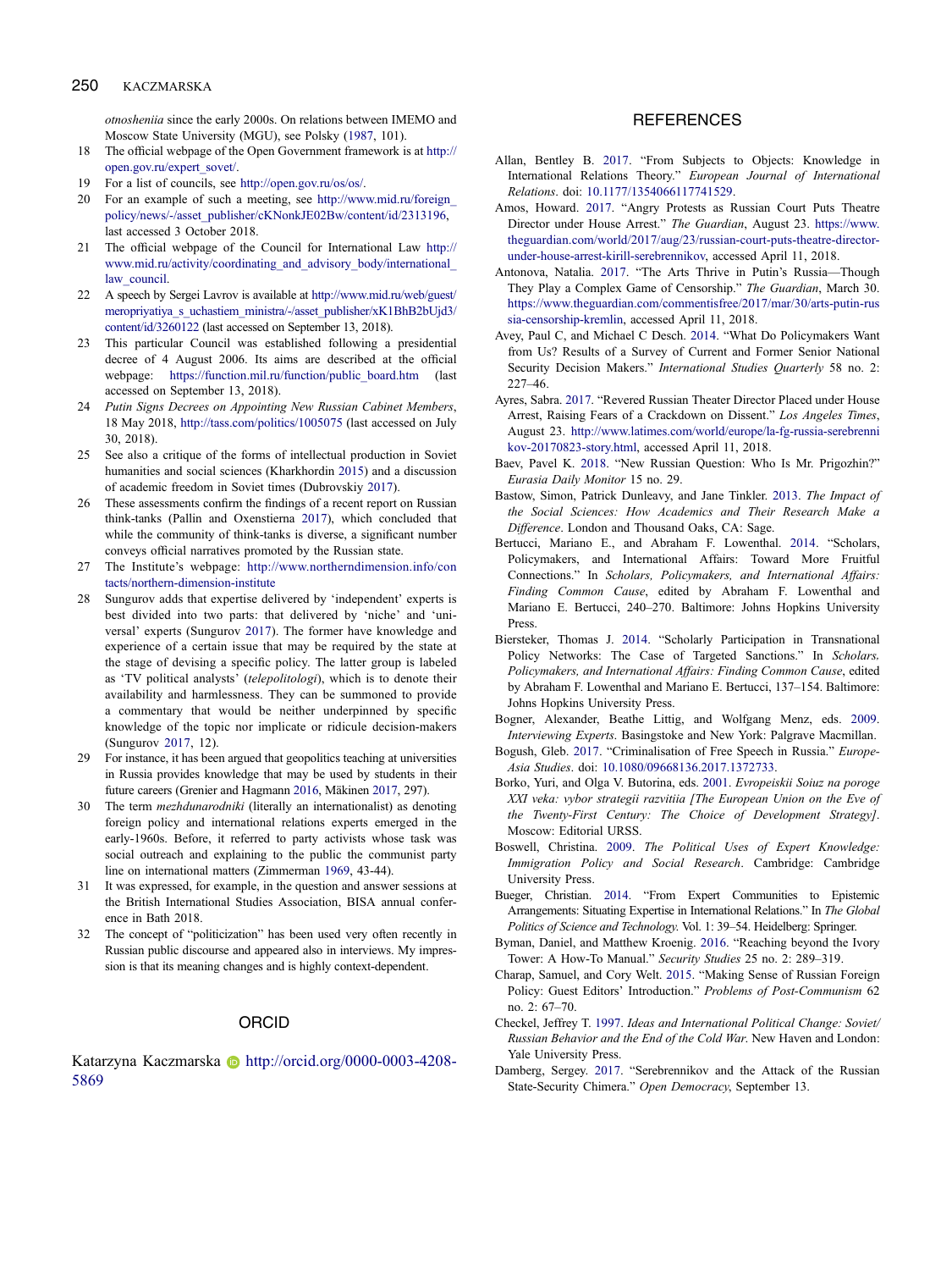<span id="page-13-0"></span>Drezner, Daniel W. [2017.](#page-2-0) The Ideas Industry. New York: Oxford University Press.

- Dubrovskiy, Dmitry. [2017.](#page-5-0) "Escape from Freedom. The Russian Academic Community and the Problem of Academic Rights and Freedoms." Interdisciplinary Political Studies 3 no. 1: 171–99.
- Economist, The. [2017](#page-4-0). "Yandex, Russia's Biggest Technology Company, Celebrates 20 Years." The Economist, September 30. [https://www.econo](https://www.economist.com/news/business/21729779-search-giant-thriving-faces-political-pressures-yandex-russias-biggest-technology?frsc=dg%7Ce) [mist.com/news/business/21729779-search-giant-thriving-faces-political](https://www.economist.com/news/business/21729779-search-giant-thriving-faces-political-pressures-yandex-russias-biggest-technology?frsc=dg%7Ce)[pressures-yandex-russias-biggest-technology?frsc=dg%7Ce,](https://www.economist.com/news/business/21729779-search-giant-thriving-faces-political-pressures-yandex-russias-biggest-technology?frsc=dg%7Ce) accessed April 11, 2018.
- Efremenko, Dmitry. [2017.](#page-3-0) "Ekspertno-analiticheskie soobshchestva i rossiiskaia vneshniaia politika [Expert-Analytical Communities and Russian Foreign Policy]." In Rol' ekspertno-analiticheskikh soobshchestv v formirovanii obshchestvennoi povestki dnia v sovremennoi Rossii [The Role of Expert-Analytical Communities in Shaping the Public Agenda in Contemporary Russia], edited by Olga Malinova, 32–49. Moscow: RAN INION.
- Etkind, Alexander. [2015](#page-4-0). "The Decay of the Russian Public Sphere." Current History 114 no. 774: 278.
- Forrat, Natalia. [2016](#page-5-0). "The Political Economy of Russian Higher Education: Why Does Putin Support Research Universities?" Post-Soviet Affairs 32 no. 4: 299–337.
- Gabuev, Aleksandr. [2018](#page-6-0). "Miunkhenskii zagovor: kak Zapadu i Rossii stanovitsia ne o chem govorit [The Munich Conspiracy: How the West and Russia Came to Have Nothing to Say]." Carnegie Moscow Center. <https://carnegie.ru/commentary/75716>, accessed April 11, 2018.
- Gel'man, Vladimir. [2015.](#page-4-0) Authoritarian Russia: Analyzing Post-Soviet Regime Changes. Pittsburgh: University of Pittsburgh Press.
- George, Alexander L. [1993.](#page-2-0) Bridging the Gap between Theory and Practice. Washington, DC: US Institute of Peace.
- Gläser, Jochen, and Grit Laudel. [2009](#page-3-0). "On Interviewing 'Good' and 'Bad' Experts." In Interviewing Experts, edited by Alexander Bogner, Beathe Littig, and Wolfgang Menz, 117–37. Basingstoke and New York: Palgrave Macmillan.
- Golosov, Grigorii [2016.](#page-5-0) "Politologiia v Rossii: ne ochen' radostnyi iubilei [Political Science in Russia: Not a Very Joyful Anniversary]." Troitskii variant—nauka, November 15.
- Grenier, Félix, and Jonas Hagmann. [2016.](#page-12-0) "Sites of Knowledge (Re-) Production: Toward an Institutional Sociology of International Relations Scholarship." International Studies Review 18 no. 2: 333–65.
- Gretskiy, Igor, Evgeny Treshchenkov, and Konstantin Golubev. [2014.](#page-7-0) "Russia's Perceptions and Misperceptions of the EU Eastern Partnership." Communist and Post-Communist Studies 47 no. 3: 375– 83. doi: [http://dx.doi.org/10.1016/j.postcomstud.2014.10.006](http://dx.doi.org/http://dx.doi.org/10.1016/j.postcomstud.2014.10.006).
- Guba, Katerina, and Margarita Zavadskaia. [2017.](#page-4-0) "Luchshe byt' neeffektivnym, chem negosudarstvennym: kak Rosobrnadzor nakazyvaet vuzy [It's Better to Be Ineffective than Non-Governmental: How Rosobrnadzor Punishes Universities]." Analiticheskie zapiski po problemam pravoprimeneniia fevral.
- Jahn, Beate. [2017](#page-2-0). "Theorizing the Political Relevance of International Relations Theory." International Studies Quarterly 61 no. 1: 64–77.
- Kharkhordin, Oleg. [2015.](#page-5-0) "AHR Roundtable. From Priests to Pathfinders: The Fate of the Humanities and Social Sciences in Russia after World." American Historical Review 120 no. 4: 1283–98.
- Koch, Natalie. [2016](#page-10-0). "We Entrepreneurial Academics: Governing Globalized Higher Education in 'Illiberal' States." Territory, Politics, Governance 4 no. 4: 438–52.
- Laruelle, Marlene. [2015](#page-2-0). "Russia as a 'Divided Nation,' from Compatriots to Crimea: A Contribution to the Discussion on Nationalism and Foreign Policy." Problems of Post-Communism 62 no. 2: 88–97.
- Lasnier, Virginie. [2017](#page-4-0). "Russia's Opposition Movement Five Years After Bolotnaia." Problems of Post-Communism 65 no. 5: 369–372. doi: [10.1080/10758216.2017.1363655](http://dx.doi.org/10.1080/10758216.2017.1363655).
- Lebedeva, Marina M. [2006](#page-6-0). "IR Education in Russia: New Dimensions and Prospects." In Post-Cold War Challenges to International Relations,

edited by Yuri Akimov and Dmitri Katsy, 180–91. St. Petersburg: Saint-Petersburg State University Press.

- ——. [2013.](#page-5-0) "Rossiiskie issledovaniia i obrazovanie v oblasti mezhdunarodnykh otnoshenii: 20 let spustia [Russian Research and Education in International Relations: 20 Years Later]." Rabochaya Tetrad. [http://rus](http://russiancouncil.ru/activity/workingpapers/rossiyskie-issledovaniya-i-obrazovanie-v-oblasti-mezhdunarod/) [siancouncil.ru/activity/workingpapers/rossiyskie-issledovaniya-i-obrazo](http://russiancouncil.ru/activity/workingpapers/rossiyskie-issledovaniya-i-obrazovanie-v-oblasti-mezhdunarod/) [vanie-v-oblasti-mezhdunarod/,](http://russiancouncil.ru/activity/workingpapers/rossiyskie-issledovaniya-i-obrazovanie-v-oblasti-mezhdunarod/) accessed April 11, 2018.
- Lo, Bobo. [2015.](#page-3-0) Russia and the New World Disorder. London: Chatham House.
- Lowenthal, Abraham F., and Mariano E. Bertucci, eds. [2014.](#page-2-0) Scholars, Policymakers, and International Affairs: Finding Common Cause. Baltimore: Johns Hopkins University Press.
- Makarychev, Andrey, and Viatcheslav Morozov. [2013.](#page-3-0) "Is 'Non-Western Theory' Possible? The Idea of Multipolarity and the Trap of Epistemological Relativism in Russian IR." International Studies Review 15 (3): 328–50.
- Mäkinen, Sirke. [2014](#page-5-0). "Geopolitics Teaching and Worldviews: Making the Future Generation in Russia." Geopolitics 19 no. 1: 86–108.
- ——. [2016.](#page-4-0) "In Search of the Status of an Educational Great Power? Analysis of Russia's Educational Diplomacy Discourse." Problems of Post-Communism 63 no. 3: 183–96.
- ——. [2017](#page-12-0). "Professional Geopolitics as an Ideal: Roles of Geopolitics in Russia." International Studies Perspectives 18 no. 3: 288–303. doi: [10.1093/isp/ekw003](http://dx.doi.org/10.1093/isp/ekw003).
- Malinova, Olga, ed. [2017.](#page-6-0) Rol' ekspertno-analiticheskikh soobshchestv v formirovanii obshchestvennoi povestki dnia v sovremennoi Rossii [The Role of Expert-Analytical Communities in Shaping the Public Agenda in Contemporary Russia]. Moscow: RAN INION.
- Mankoff, Jeffrey. [2011.](#page-6-0) Russian Foreign Policy: The Return of Great Power Politics. 2nd ed. Lanham: Rowman & Littlefield.
- Movchan, Andrei. [2017](#page-4-0). "Decline, Not Collapse: The Bleak Prospects for Russia's Economy." Moscow: Carnegie Moscow Center, Carnegie Endowment for International Peace.
- Müller, Ruth, and Sarah de Rijcke. [2017](#page-3-0). "Exploring the Epistemic Impacts of Academic Performance Indicators in the Life Sciences." Research Evaluation 26 no. 3: 157–68. doi: [10.1093/reseval/rvx023](http://dx.doi.org/10.1093/reseval/rvx023).
- Ní Mhurchú, Aoileann, Laura McLeod, Stephanie Collins, and Gabriel Siles-Brügge. [2016.](#page-2-0) "The Present and the Future of the Research Excellence Framework Impact Agenda in the UK Academy: A Reflection from Politics and International Studies." Political Studies Review 15 no. 1: 60–72. doi: [10.1177/1478929916658918.](http://dx.doi.org/10.1177/1478929916658918)
- Napier, Michael R. [2010.](#page-3-0) Behavior, Truth and Deception. Boca Raton: CRC Press.
- Newman, Joshua, Adrian Cherney, and Brian W Head. [2016.](#page-11-0) "Do Policy Makers Use Academic Research? Reexamining the 'Two Communities' Theory of Research Utilization." Public Administration Review 76 no. 1: 24–32.
- Newsom, David D. [1995](#page-2-0). "Foreign Policy and Academia." Foreign Policy 101 (Winter): 52–67.
- Omelicheva, Mariya Y, and Lidiya Zubytska. [2016](#page-3-0). "An Unending Quest for Russia's Place in the World. The Discursive Co-evolution of the Study and Practice of International Relations in Russia." New Perspectives. Interdisciplinary Journal of Central & East European Politics and International Relations 24 no. 1: 19–51.
- Owen, Catherine, and Eleanor Bindman. [2017.](#page-3-0) "Civic Participation in a Hybrid Regime: Limited Pluralism in Policymaking and Delivery in Contemporary Russia." Government and Opposition. doi: [10.1017/](http://dx.doi.org/10.1017/gov.2017.13) [gov.2017.13](http://dx.doi.org/10.1017/gov.2017.13)
- Pallin, Carolina Vendil, and Susanne Oxenstierna. [2017](#page-3-0). Russian Think-Tanks and Soft Power. Stockholm: FOI.
- Parks, Bradley C, and Alena Stern. [2014.](#page-10-0) "In-And-Outers and Moonlighters: An Evaluation of the Impact of Policy-making Exposure on IR Scholarship." International Studies Perspectives 15 no. 1: 73–93.